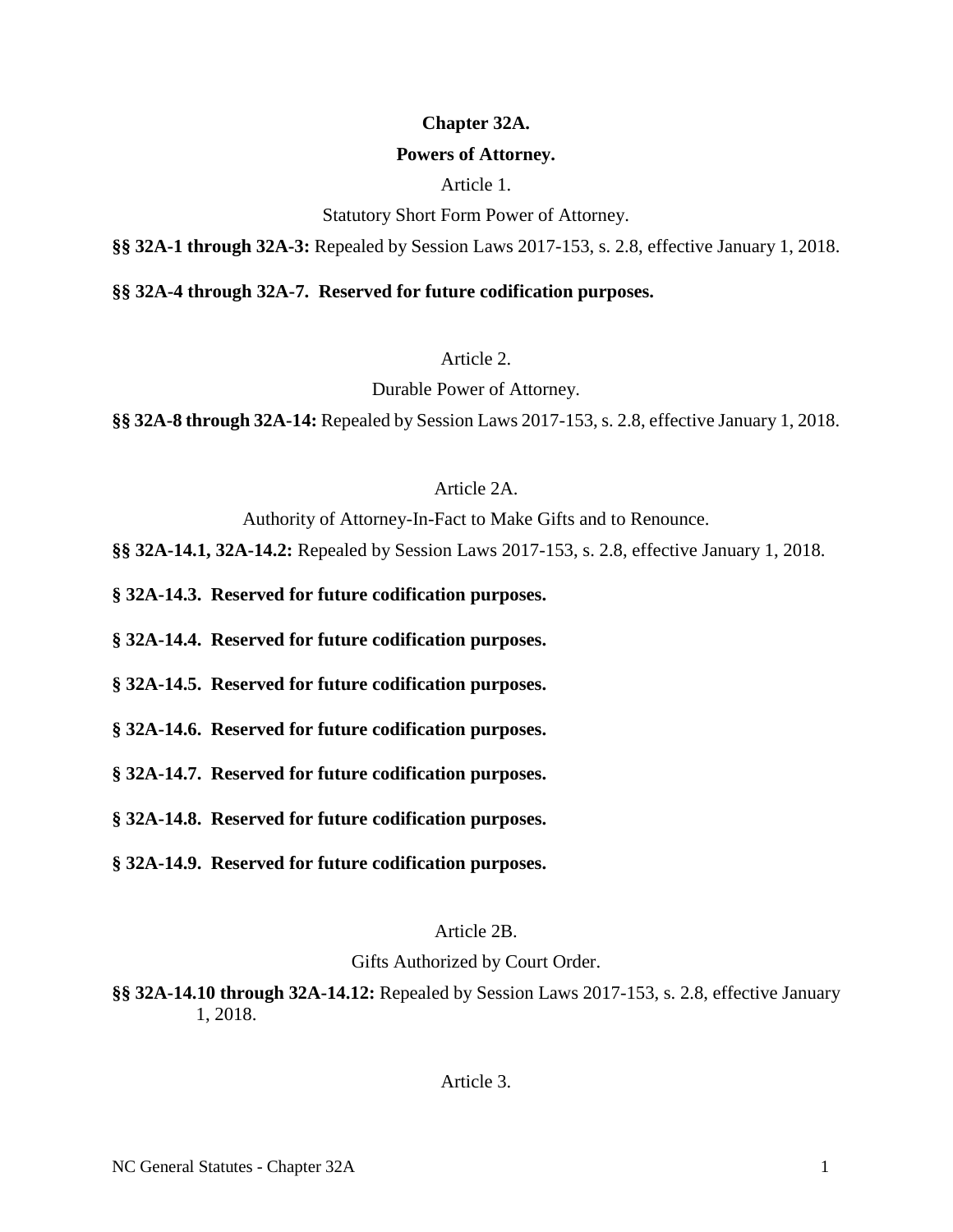#### Health Care Powers of Attorney.

#### **§ 32A-15. General purpose of this Article.**

(a) The General Assembly recognizes as a matter of public policy the fundamental right of an individual to control the decisions relating to his or her medical care, and that this right may be exercised on behalf of the individual by an agent chosen by the individual.

(b) The purpose of this Article is to establish an additional, nonexclusive method for an individual to exercise his or her right to give, withhold, or withdraw consent to medical treatment, including mental health treatment, when the individual lacks sufficient understanding or capacity to make or communicate health care decisions.

(c) This Article is intended and shall be construed to be consistent with the provisions of Article 23 of Chapter 90 of the General Statutes provided that in the event of a conflict between the provisions of this Article and Article 23 of Chapter 90, the provisions of Article 23 of Chapter 90 control. No conflict between these Chapters exists when either a health care power of attorney or a declaration provides that the declaration is subject to decisions of a health care agent. If no declaration has been executed by the principal as provided in G.S. 90-321 that expressly covers the principal's present condition and if the health care agent has been given the specific authority in a health care power of attorney to authorize the withholding or discontinuing of life-prolonging measures when the principal is in such condition, the measures may be withheld or discontinued as provided in the health care power of attorney upon the direction and under the supervision of the attending physician, as G.S. 90-322 shall not apply in such case. Nothing in this Article shall be construed to authorize any affirmative or deliberate act or omission to end life other than to permit the natural process of dying.

(d) This Article is intended and shall be construed to be consistent with the provisions of Part 3A of Article 16 of Chapter 130A of the General Statutes. In the event of a conflict between the provisions of this Article and Part 3A of Article 16 of Chapter 130A, the provisions of Part 3A of Article 16 of Chapter 130A control. (1991, c. 639, s. 1; 1993, c. 523, s. 1; 1998-198, s. 1; 1998-217, s. 53; 2007-502, s. 1; 2008-153, s. 4.)

### **§ 32A-16. Definitions.**

The following definitions apply in this Article:

- (1) Disposition of remains. The decision to bury or cremate human remains, as human remains are defined in G.S. 90-210.121, and, subject to G.S. 32A-19(b), arrangements relating to burial or cremation.
- (1a) Health care. Any care, treatment, service, or procedure to maintain, diagnose, treat, or provide for the principal's physical or mental health or personal care and comfort including life-prolonging measures. "Health care" includes mental health treatment as defined in subdivision (8) of this section.
- (2) Health care agent. The person appointed as a health care attorney-in-fact.
- (3) Health care power of attorney. Except as provided in G.S. 32A-16.1, a written instrument that substantially meets the requirements of this Article, that is signed in the presence of two qualified witnesses, and acknowledged before a notary public, pursuant to which an attorney-in-fact or agent is appointed to act for the principal in matters relating to the health care of the principal. The notary who takes the acknowledgement may but is not required to be a paid employee of the attending physician or mental health treatment provider, a paid employee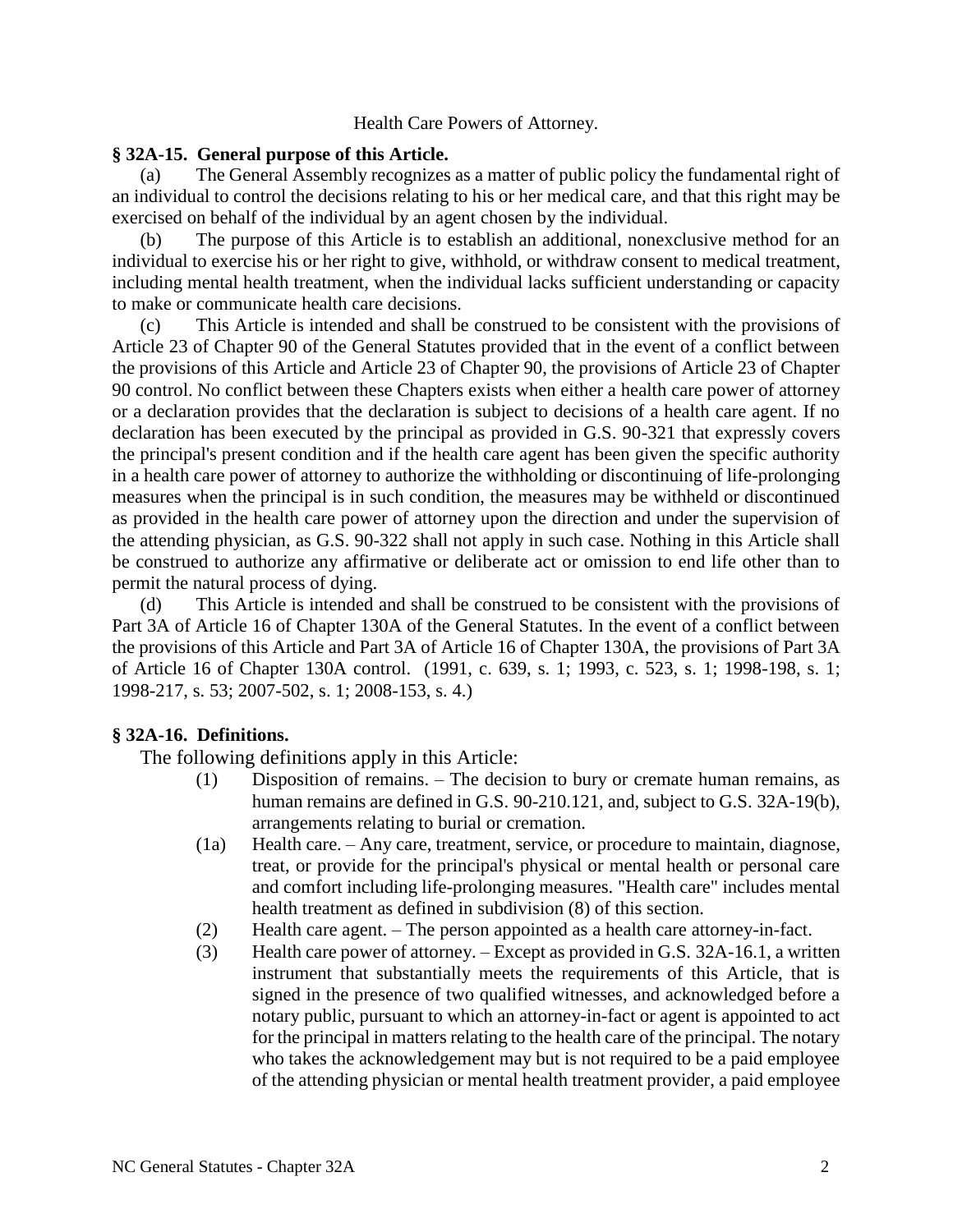of a health facility in which the principal is a patient, or a paid employee of a nursing home or any adult care home in which the principal resides.

- (4) Life-prolonging measures. Medical procedures or interventions which in the judgment of the attending physician would serve only to postpone artificially the moment of death by sustaining, restoring, or supplanting a vital function, including mechanical ventilation, dialysis, antibiotics, artificial nutrition and hydration, and similar forms of treatment. Life-prolonging measures do not include care necessary to provide comfort or to alleviate pain.
- (5) Principal. The person making the health care power of attorney.
- (6) Qualified witness. Except as provided in G.S. 32A-16.1, a witness in whose presence the principal has executed the health care power of attorney, who believes the principal to be of sound mind, and who states that he or she (i) is not related within the third degree to the principal nor to the principal's spouse, (ii) does not know nor have a reasonable expectation that he or she would be entitled to any portion of the estate of the principal upon the principal's death under any existing will or codicil of the principal or under the Intestate Succession Act as it then provides, (iii) is not the attending physician or mental health treatment provider of the principal, nor a licensed health care provider who is a paid employee of the attending physician or mental health treatment provider, nor a paid employee of a health facility in which the principal is a patient, nor a paid employee of a nursing home or any adult care home in which the principal resides, and (iv) does not have a claim against any portion of the estate of the principal at the time of the principal's execution of the health care power of attorney.
- (7) Advance instruction for mental health treatment or advance instruction. As defined in G.S. 122C-72(1).
- (8) Mental health treatment. The process of providing for the physical, emotional, psychological, and social needs of the principal for the principal's mental illness. "Mental health treatment" includes electroconvulsive treatment, treatment of mental illness with psychotropic medication, and admission to and retention in a facility for care or treatment of mental illness. (1991, c. 639, s. 1; 1998-198, s. 1; 1998-217, s. 53; 2005-351, s. 1; 2006-226, s. 32; 2007-502, s. 2; 2020-3, s. 4.10(a).)

# **§ 32A-16.1. Health care powers of attorney executed during state of emergency.**

(a) The requirement of G.S. 32A-16(3) that a health care power of attorney be executed in the presence of two qualified witnesses shall be waived for all instruments executed on or after the effective date of this section and prior to termination of the state of emergency declared by Governor Roy Cooper in Executive Order No. 116, on March 10, 2020, as the same may be extended by any subsequent executive order, such that an instrument that is signed by the principal, properly acknowledged before a notary public, and otherwise executed in compliance with the provisions of this Article shall not be invalidated by the principal's failure to execute the health care power of attorney in the presence of two qualified witnesses.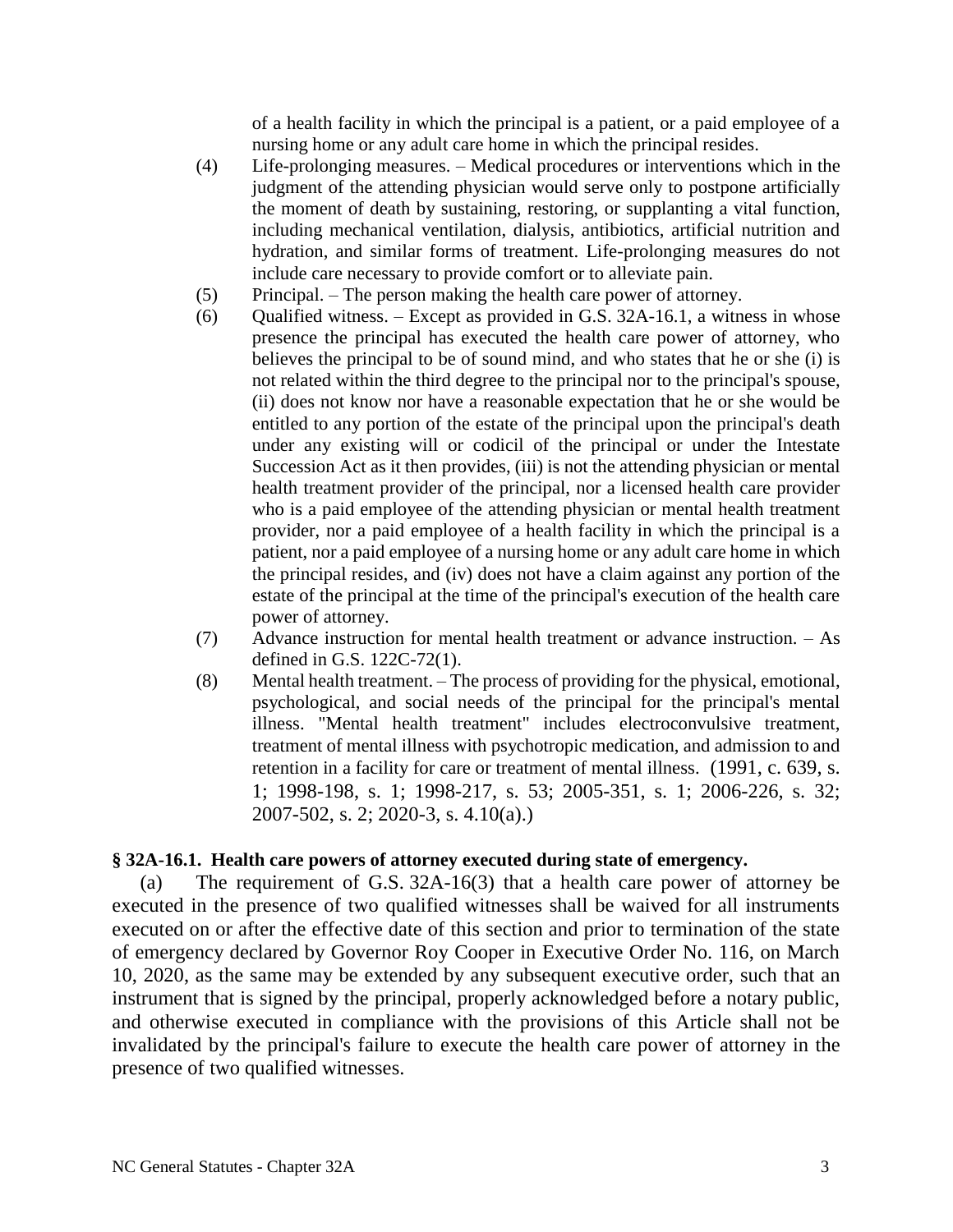(b) Health care powers of attorney executed without two qualified witnesses during the time period defined in subsection (a) of this section shall contain a short and plain statement indicating that the instrument was executed in accordance with the procedures of this section.

(c) This section shall expire at 12:01 A.M. on August 1, 2020; provided, however, all instruments made in accordance with this section and while this section is in effect shall remain effective and shall not need to be reaffirmed. (2020-3, s. 4.10(b).)

### **§ 32A-17. Who may make a health care power of attorney.**

Any person having understanding and capacity to make and communicate health care decisions, who is 18 years of age or older, may make a health care power of attorney. (1991, c. 639, s. 1.)

#### **§ 32A-18. Who may act as a health care attorney-in-fact.**

Any competent person who is not engaged in providing health care to the principal for remuneration, and who is 18 years of age or older, may act as a health care agent. (1991, c. 639, s. 1.)

### **§ 32A-19. Extent of authority; limitations of authority.**

A principal, pursuant to a health care power of attorney, may grant to the health care agent full power and authority to make health care decisions to the same extent that the principal could make those decisions for himself or herself if he or she had capacity to make and communicate health care decisions, including without limitation, the power to authorize withholding or discontinuing life-prolonging measures and the power to authorize the giving or withholding of mental health treatment. A health care power of attorney may also contain or incorporate by reference any lawful guidelines or directions relating to the health care of the principal as the principal deems appropriate.

(a1) A health care power of attorney may incorporate or be combined with an advance instruction for mental health treatment prepared pursuant to Part 2 of Article 3 of Chapter 122C of the General Statutes. A health care agent's decisions about mental health treatment shall be consistent with any statements the principal has expressed in an advance instruction for mental health treatment if one so exists, and if none exists, shall be consistent with what the agent believes in good faith to be the manner in which the principal would act if the principal did not lack capacity to make or communicate health care decisions. A health care agent is not subject to criminal prosecution, civil liability, or professional disciplinary action for any action taken in good faith pursuant to an advance instruction for mental health treatment.

(b) A health care power of attorney may authorize the health care agent to exercise any and all rights the principal may have with respect to anatomical gifts, the authorization of any autopsy, and the disposition of remains; provided this authority is limited to incurring reasonable costs related to exercising these powers, and a health care power of attorney does not give the health care agent general authority over a principal's property or financial affairs.

(c) A health care power of attorney may contain, and the authority of the health care agent shall be subject to, the specific limitations or restrictions as the principal deems appropriate.

(d) The powers and authority granted to the health care agent pursuant to a health care power of attorney shall be limited to the matters addressed in it, and, except as necessary to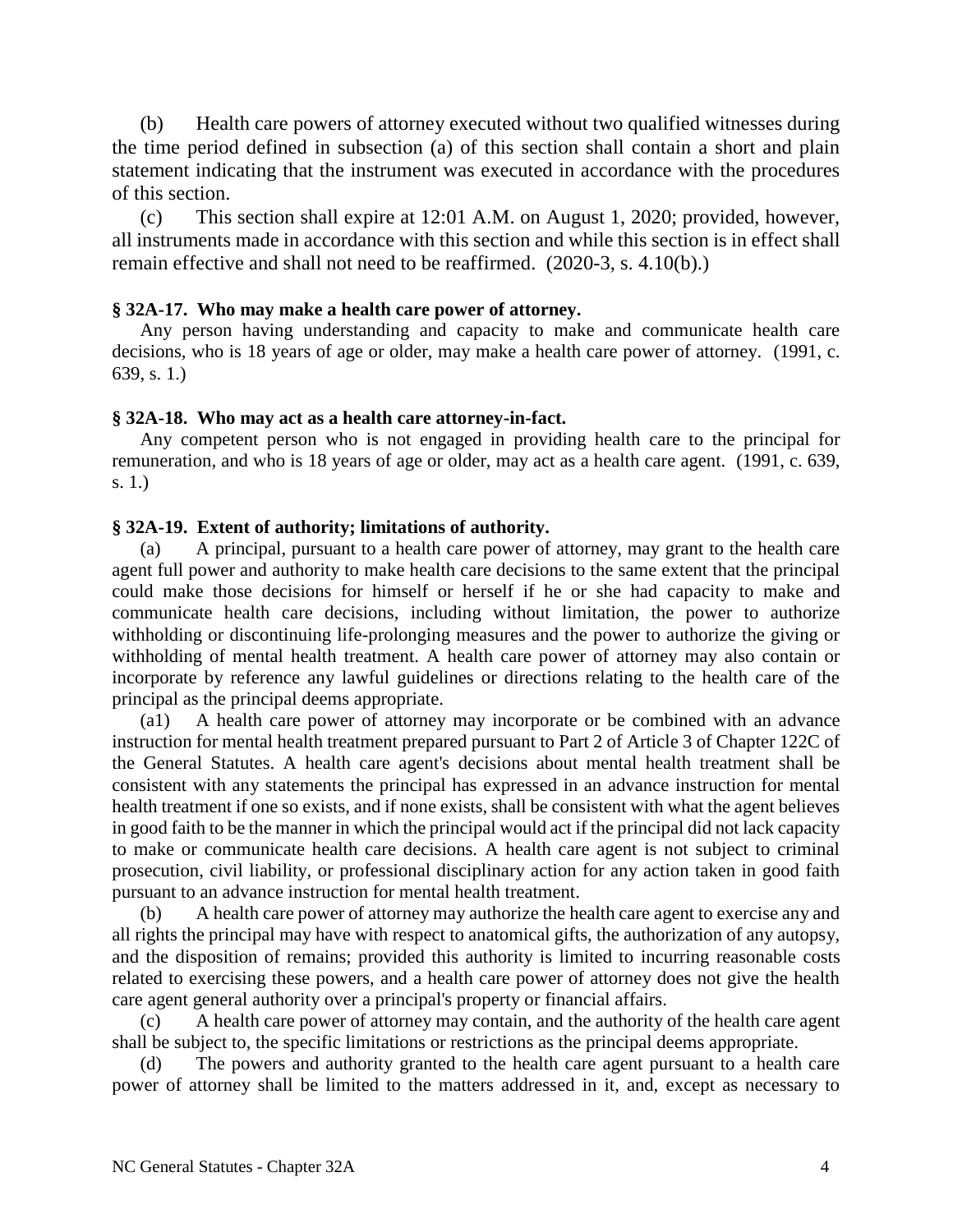exercise such powers and authority relating to health care, shall not confer any power or authority with respect to the property or financial affairs of the principal.

(e) This Article shall not be construed to invalidate a power of attorney that authorizes an agent to make health care decisions for the principal, which was executed prior to October 1, 1991.

(f) A health care power of attorney does not limit any authority in Article 5 of Chapter 122C of the General Statutes either to take a person into custody or to admit, retain, or treat a person in a facility. (1991, c. 639, s. 1; 1998-198, s. 1; 1998-217, s. 53; 2007-502, s. 3.)

### **§ 32A-20. Effectiveness and duration; revocation.**

(a) A health care power of attorney shall become effective when and if the physician or physicians or, in the case of mental health treatment, physician or eligible psychologist as defined in G.S. 122C-3(13d), designated by the principal determine in writing that the principal lacks sufficient understanding or capacity to make or communicate decisions relating to the health care of the principal, and shall continue in effect during the incapacity of the principal. The determination shall be made by the principal's attending physician or eligible psychologist if the physician or physicians or eligible psychologist designated by the principal is unavailable or is otherwise unable or unwilling to make this determination or if the principal failed to designate a physician or physicians or eligible psychologist to make this determination. A health care power of attorney may include a provision that, if the principal does not designate a physician for reasons based on his religious or moral beliefs as specified in the health care power of attorney, a person designated by the principal in the health care power of attorney may certify in writing, acknowledged before a notary public, that the principal lacks sufficient understanding or capacity to make or communicate decisions relating to his health care. The person so designated must be a competent person 18 years of age or older, not engaged in providing health care to the principal for remuneration, and must be a person other than the health care agent. For purposes of exercising authority described in G.S. 32A-19(b), however, a health care power of attorney shall be effective following the death of the principal without regard to the principal's understanding or capacity when the principal was living. Nothing in this section shall be construed to prevent a principal from revoking a health care power of attorney.

(b) Except for purposes of exercising authority granted by a health care power of attorney with respect to anatomical gifts, autopsy, or disposition of remains as provided in G.S. 32A-19(b), a health care power of attorney is revoked by the death of the principal. A health care power of attorney may be revoked by the principal at any time, so long as the principal is capable of making and communicating health care decisions. The principal may exercise this right of revocation by executing and acknowledging an instrument of revocation, by executing and acknowledging a subsequent health care power of attorney, or in any other manner by which the principal is able to communicate an intent to revoke. This revocation becomes effective only upon communication by the principal to each health care agent named in the revoked health care power of attorney and to the principal's attending physician or eligible psychologist.

(c) The authority of a health care agent who is the spouse of the principal shall be revoked upon the entry by a court of a decree of divorce or separation between the principal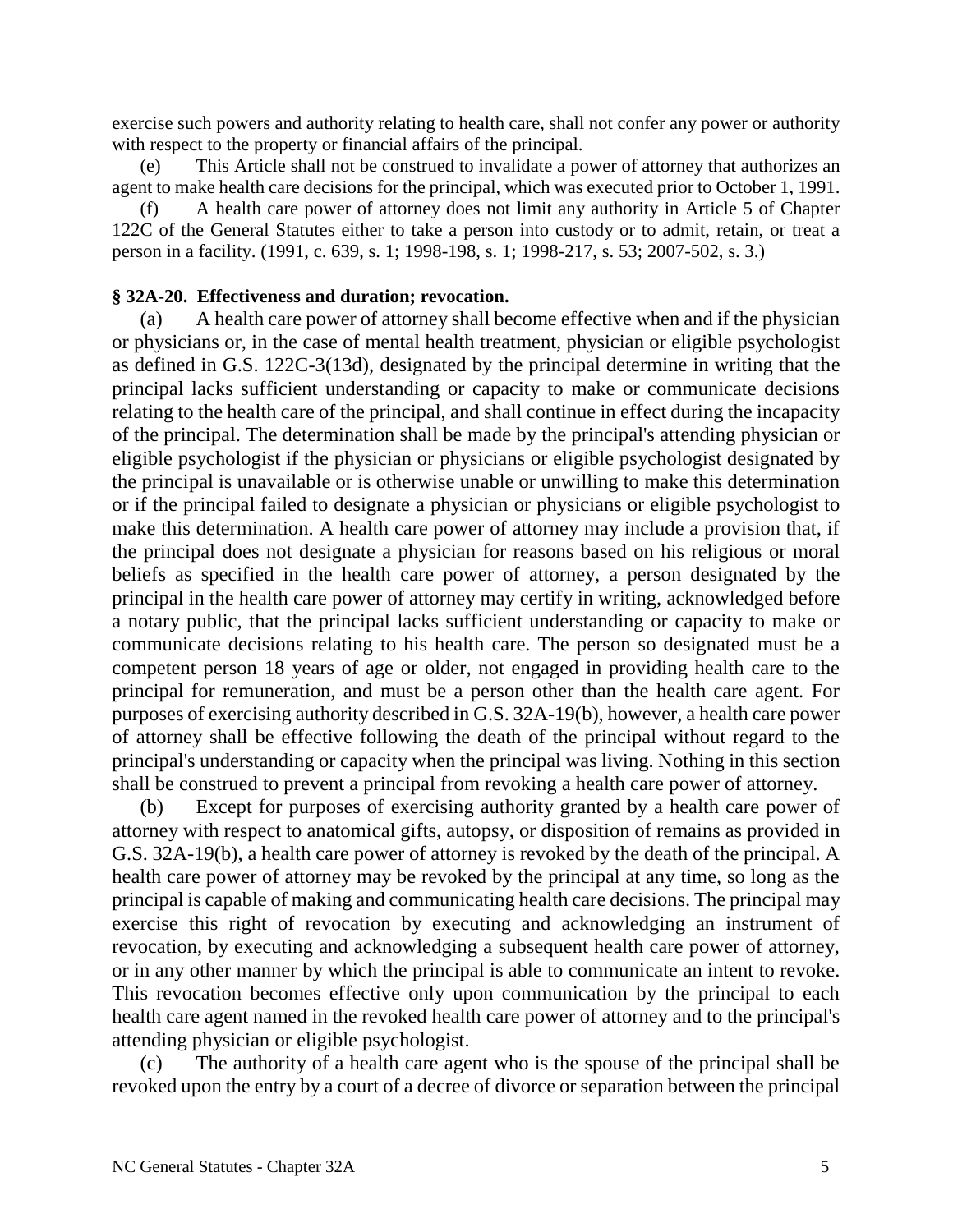and the health care agent; provided that if the health care power of attorney designates a successor health care agent, the successor shall serve as the health care agent, and the health care power of attorney shall not be revoked. (1991, c. 639, s. 1; 1993, c. 523, s. 2; 1998-198, s. 1; 1998-217, s. 53; 2005-351, s. 2; 2006-226, s. 32; 2011-344, s. 10; 2012-18, s. 3.11.)

# **§ 32A-21. Appointment, resignation, removal, and substitution.**

(a) A health care power of attorney may contain provisions relating to the appointment, resignation, removal and substitution of the health care agent.

(b) If all health care agents named in the instrument or substituted, die or for any reason fail or refuse to act, and all methods of substitution have been exhausted, the health care power of attorney shall cease to be effective. (1991, c. 639, s. 1.)

# **§ 32A-22. Relation of the health care agent to a court-appointed fiduciary and to a general attorney-in-fact.**

(a) If, following the execution of a health care power of attorney, a court of competent jurisdiction appoints a guardian of the person of the principal, or a general guardian with powers over the person of the principal, the guardian may petition the court, after giving notice to the health care agent, to suspend the authority of the health care agent during the guardianship. The court may suspend the authority of the health care agent for good cause shown, provided that the court's order must direct whether the guardian shall act consistently with the health care power of attorney or whether and in what respect the guardian may deviate from it. Any order suspending the authority of the health care agent must set forth the court's findings of fact and conclusions of law. The guardian shall act consistently with G.S. 35A-1201(a)(5). A health care provider shall be fully protected from liability in relying on a health care power of attorney until given actual notice of the court's order suspending the authority of the health care agent.

(b) A principal may nominate, by a health care power of attorney, the guardian of the person of the principal if a guardianship proceeding is thereafter commenced. The court shall make its appointment in accordance with the principal's most recent nomination in an unrevoked health care power of attorney, except for good cause shown.

(c) The execution of a health care power of attorney shall not revoke, restrict or otherwise affect any nonhealth care powers granted by the principal to an attorney-in-fact pursuant to a general power of attorney; provided that the powers granted to the health care agent with respect to health care matters shall be superior to any similar powers granted by the principal to an attorney-in-fact under a general power of attorney.

(d) A health care power of attorney may be combined with or incorporated into a general power of attorney which is executed in accordance with the requirements of this Article. (1991, c. 639, s. 1; 1998-198, s. 1; 1998-217, s. 53; 2007-502, s. 4.)

# **§ 32A-23. Article 2, Chapter 32A, not applicable.**

The provisions of Article 2 of this Chapter shall not be applicable to a health care power of attorney executed pursuant to this Article. (1991, c. 639, s. 1.)

# **§ 32A-24. Reliance on health care power of attorney; defense.**

(a) Any physician or other health care provider involved in the medical care of the principal may rely upon the authority of the health care agent contained in a signed and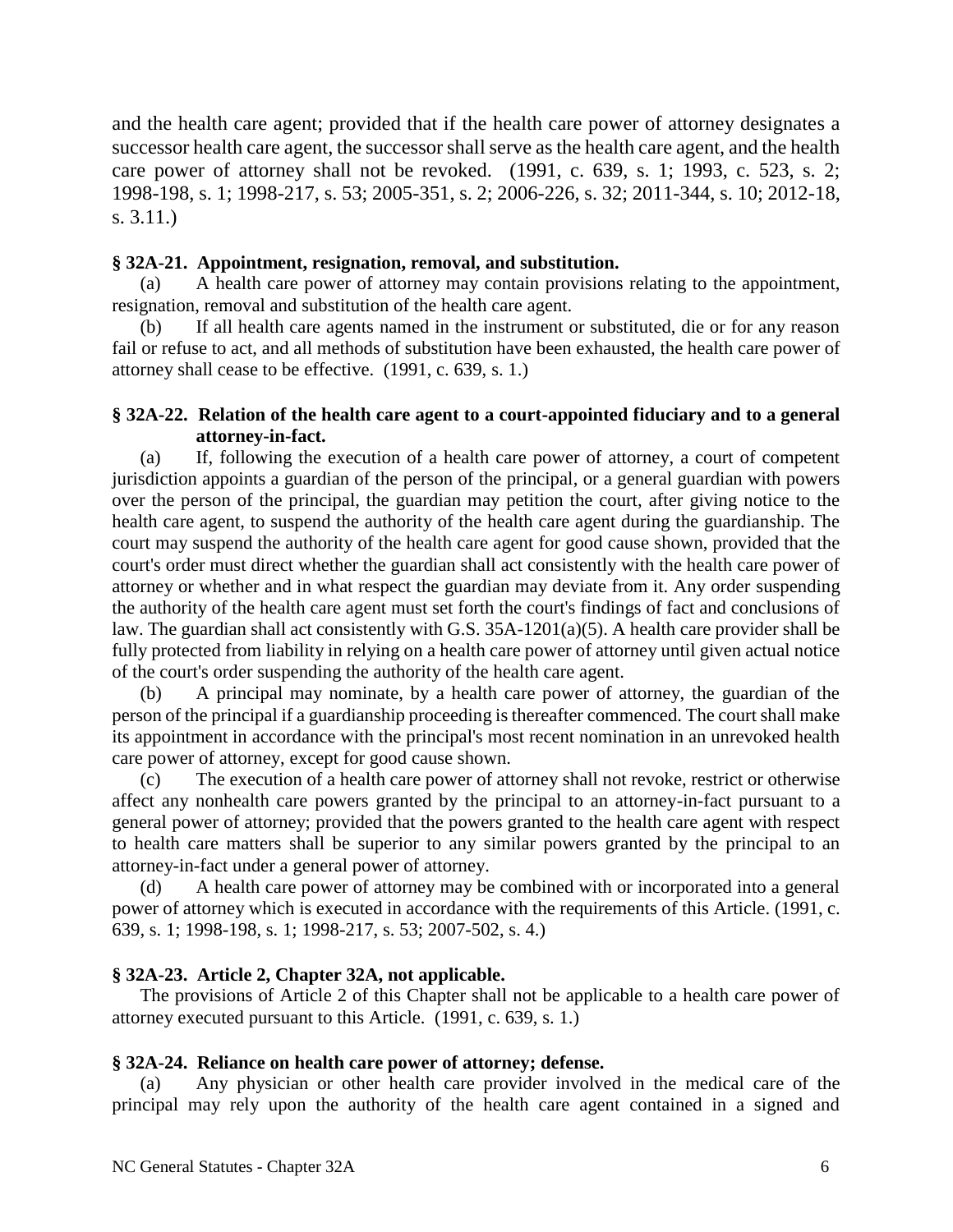acknowledged health care power of attorney in the absence of actual knowledge of revocation of the health care power of attorney. The physician or health care provider may rely upon a copy of the health care power of attorney obtained from the Advance Health Care Directive Registry maintained by the Secretary of State pursuant to Article 21 of Chapter 130A of the General Statutes to the same extent that the individual may rely upon the original document.

(b) All health care decisions made by a health care agent pursuant to a health care power of attorney during any period following a determination that the principal lacks understanding or capacity to make or communicate health care decisions shall have the same effect as if the principal were not incapacitated and were present and acting on his or her own behalf. Any health care provider relying in good faith on the authority of a health care agent shall be protected to the full extent of the power conferred upon the health care agent, and no person so relying on the authority of the health care agent shall be liable, by reason of his reliance, for actions taken pursuant to a decision of the health care agent.

(c) The withholding or withdrawal of life-prolonging measures by or under the orders of a physician pursuant to the authorization of a health care agent shall not be considered suicide or the cause of death for any civil or criminal purpose nor shall it be considered unprofessional conduct or a lack of professional competence. Any person, institution or facility, including without limitation the health care agent and the attending physician, against whom criminal or civil liability is asserted because of conduct described in this section, may interpose this section as a defense.

(d) The protections of this section extend to any valid health care power of attorney, including a document valid under G.S. 32A-27; these protections are not limited to health care powers of attorney prepared in accordance with the statutory form provided in G.S. 32A-25.1, or to health care powers of attorney filed with the Advance Health Care Directive Registry maintained by the Secretary of State. A health care provider may rely in good faith on an oral or written statement by legal counsel that a document appears to meet applicable statutory requirements for a health care power of attorney. These protections also extend to a document executed in another jurisdiction that is valid as a health care power of attorney under G.S. 32A-27. A health care provider shall have no liability for acting in accordance with a revoked health care power of attorney unless that provider has actual notice of the revocation. (1991, c. 639, s. 1; 2001-455, s. 3; 2001-513, s. 30(b); 2007-502, ss. 5(a), (b).)

**§ 32A-25:** Repealed by Session Laws 2007-502, s. 6(a), effective October 1, 2007.

### **§ 32A-25.1. Statutory form health care power of attorney.**

(a) The use of the following form in the creation of a health care power of attorney is lawful and, when used, it shall meet the requirements of and be construed in accordance with the provisions of this Article:

### **HEALTH CARE POWER OF ATTORNEY**

**NOTE: YOU SHOULD USE THIS DOCUMENT TO NAME A PERSON AS YOUR HEALTH CARE AGENT IF YOU ARE COMFORTABLE GIVING THAT PERSON BROAD AND SWEEPING POWERS TO MAKE HEALTH CARE DECISIONS FOR YOU. THERE IS NO LEGAL REQUIREMENT THAT ANYONE EXECUTE A HEALTH CARE POWER OF ATTORNEY.**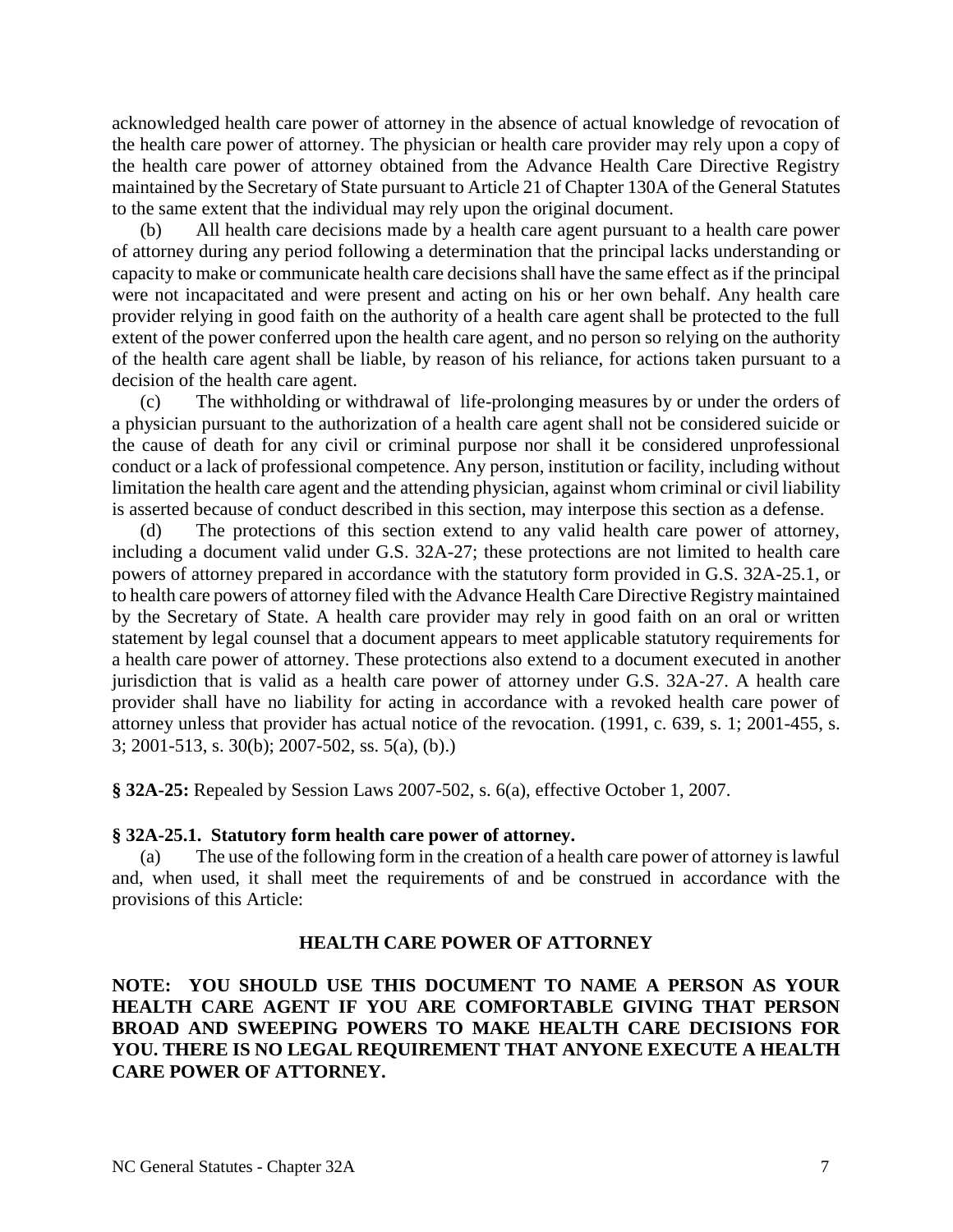*EXPLANATION: You have the right to name someone to make health care decisions for you when you cannot make or communicate those decisions. This form may be used to create a health care power of attorney, and meets the requirements of North Carolina law. However, you are not required to use this form, and North Carolina law allows the use of other forms that meet certain requirements. If you prepare your own health care power of attorney, you should be very careful to make sure it is consistent with North Carolina law.*

*This document gives the person you designate as your health care agent broad powers to make health care decisions for you when you cannot make the decision yourself or cannot communicate your decision to other people. You should discuss your wishes concerning life-prolonging measures, mental health treatment, and other health care decisions with your health care agent. Except to the extent that you express specific limitations or restrictions in this form, your health care agent may make any health care decision you could make yourself.*

*This form does not impose a duty on your health care agent to exercise granted powers, but when a power is exercised, your health care agent will be obligated to use due care to act in your best interests and in accordance with this document.*

*This Health Care Power of Attorney form is intended to be valid in any jurisdiction in which it is presented, but places outside North Carolina may impose requirements that this form does not meet.*

*If you want to use this form, you must complete it, sign it, and have your signature witnessed by two qualified witnesses and proved by a notary public. Follow the instructions about which choices you can initial very carefully. Do not sign this form until two witnesses and a notary public are present to watch you sign it. You then should give a copy to your health care agent and to any alternates you name. You should consider filing it with the Advance Health Care Directive Registry maintained by the North Carolina Secretary of State:* http://www.nclifelinks.org/ahcdr/

# **1. Designation of Health Care Agent.**

I, \_\_\_\_\_\_\_\_\_\_\_\_\_\_\_, being of sound mind, hereby appoint the following person(s) to serve as my health care agent(s) to act for me and in my name (in any way I could act in person) to make health care decisions for me as authorized in this document. My designated health care agent(s) shall serve alone, in the order named.

| Α.<br>Name:<br>Home Address:                                                                                                                          | Home Telephone:<br>Work Telephone:<br><u> 1980 - Andrea Andrew Maria (b. 1980)</u><br>Cellular Telephone:<br><u> Alexandria (m. 1888)</u> |
|-------------------------------------------------------------------------------------------------------------------------------------------------------|-------------------------------------------------------------------------------------------------------------------------------------------|
| <b>B.</b><br>Name:<br>the control of the control of the control of the control of the control of the control of<br>Home Address:                      | Home Telephone:<br>Work Telephone:<br>Cellular Telephone:                                                                                 |
| C.<br>Name:<br><u> 1980 - Johann Harry Harry Harry Harry Harry Harry Harry Harry Harry Harry Harry Harry Harry Harry Harry Harry</u><br>Home Address: | Home Telephone:<br><u> 1980 - Andrea American, president altre</u><br>Work Telephone:                                                     |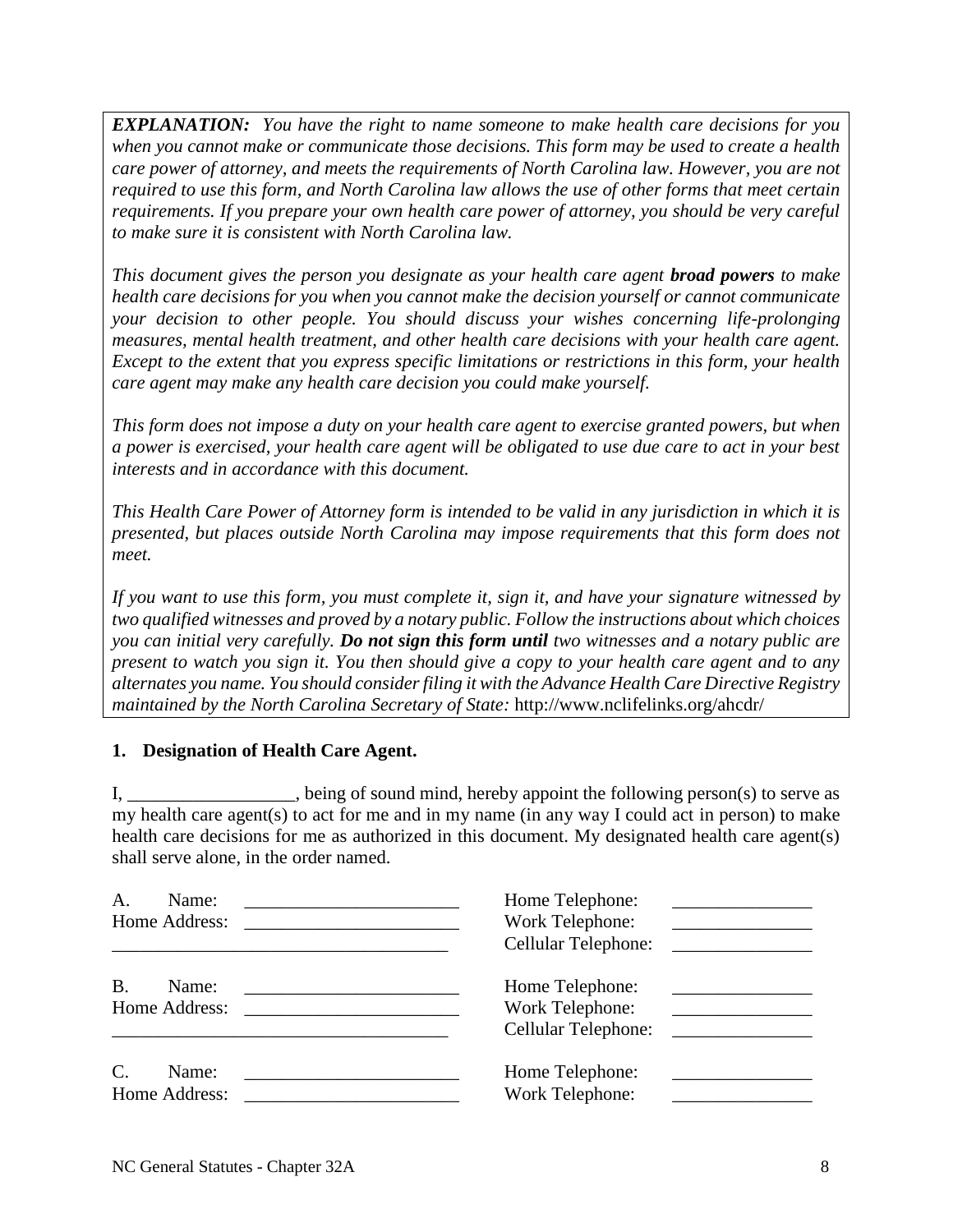Cellular Telephone:

Any successor health care agent designated shall be vested with the same power and duties as if originally named as my health care agent, and shall serve any time his or her predecessor is not reasonably available or is unwilling or unable to serve in that capacity.

# **2. Effectiveness of Appointment.**

My designation of a health care agent expires only when I revoke it. Absent revocation, the authority granted in this document shall become effective when and if one of the physician(s) listed below determines that I lack capacity to make or communicate decisions relating to my health care, and will continue in effect during that incapacity, or until my death, except if I authorize my health care agent to exercise my rights with respect to anatomical gifts, autopsy, or disposition of my remains, this authority will continue after my death to the extent necessary to exercise that authority.

> 1. \_\_\_\_\_\_\_\_\_\_\_\_\_\_\_\_\_\_\_\_\_\_\_ *(Physician)* 2. \_\_\_\_\_\_\_\_\_\_\_\_\_\_\_\_\_\_\_\_\_\_\_ *(Physician)*

If I have not designated a physician, or no physician(s) named above is reasonably available, the determination that I lack capacity to make or communicate decisions relating to my health care shall be made by my attending physician.

# **3. Revocation.**

Any time while I am competent, I may revoke this power of attorney in a writing I sign or by communicating my intent to revoke, in any clear and consistent manner, to my health care agent or my health care provider.

# **4. General Statement of Authority Granted.**

Subject to any restrictions set forth in Section 5 below, I grant to my health care agent full power and authority to make and carry out all health care decisions for me. These decisions include, but are not limited to:

- A. Requesting, reviewing, and receiving any information, verbal or written, regarding my physical or mental health, including, but not limited to, medical and hospital records, and to consent to the disclosure of this information.
- B. Employing or discharging my health care providers.
- C. Consenting to and authorizing my admission to and discharge from a hospital, nursing or convalescent home, hospice, long-term care facility, or other health care facility.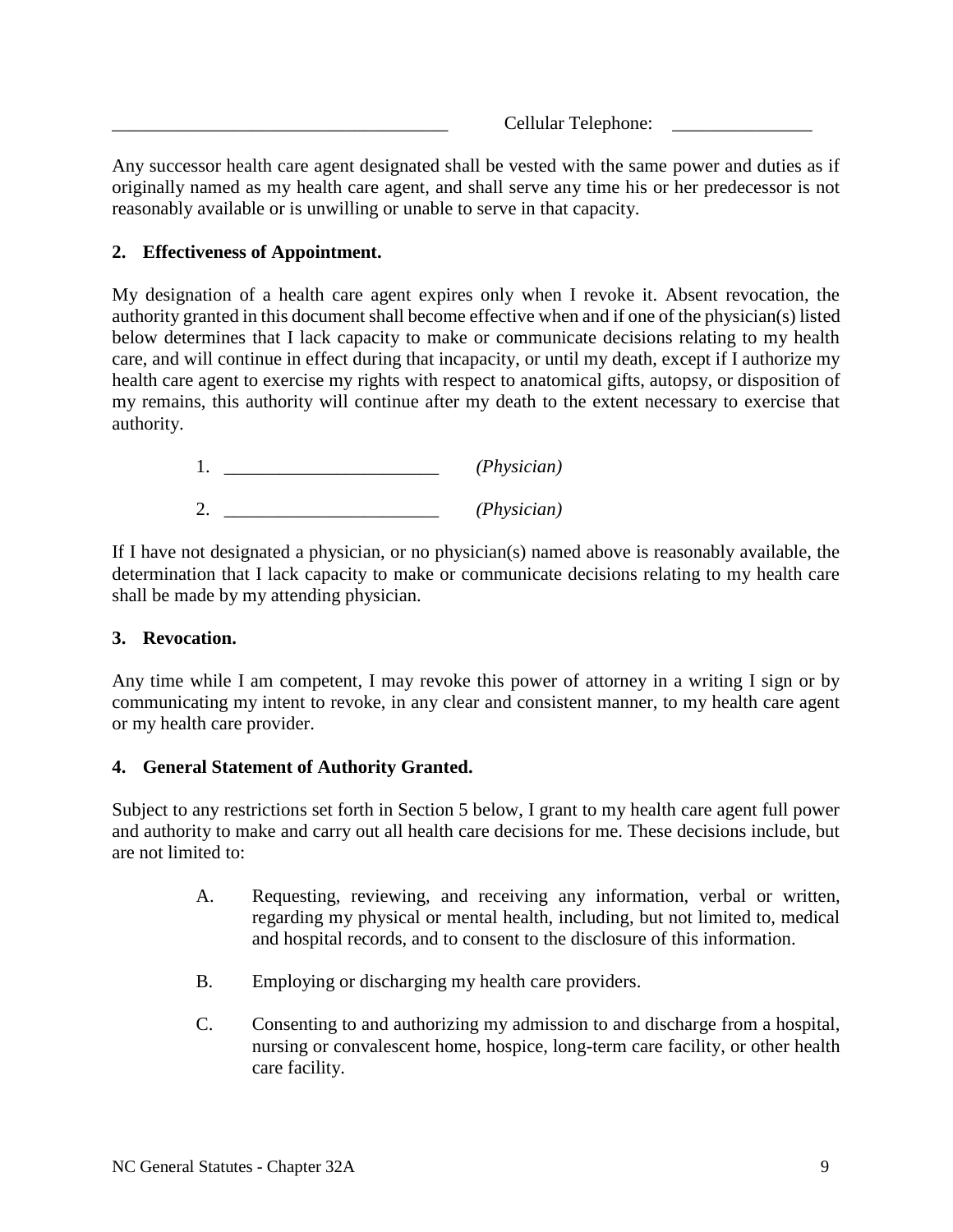- D. Consenting to and authorizing my admission to and retention in a facility for the care or treatment of mental illness.
- E. Consenting to and authorizing the administration of medications for mental health treatment and electroconvulsive treatment (ECT) commonly referred to as "shock treatment."
- F. Giving consent for, withdrawing consent for, or withholding consent for, X-ray, anesthesia, medication, surgery, and all other diagnostic and treatment procedures ordered by or under the authorization of a licensed physician, dentist, podiatrist, or other health care provider. This authorization specifically includes the power to consent to measures for relief of pain.
- G. Authorizing the withholding or withdrawal of life-prolonging measures.
- H. Providing my medical information at the request of any individual acting as my attorney-in-fact under a durable power of attorney or as a Trustee or successor Trustee under any Trust Agreement of which I am a Grantor or Trustee, or at the request of any other individual whom my health care agent believes should have such information. I desire that such information be provided whenever it would expedite the prompt and proper handling of my affairs or the affairs of any person or entity for which I have some responsibility. In addition, I authorize my health care agent to take any and all legal steps necessary to ensure compliance with my instructions providing access to my protected health information. Such steps shall include resorting to any and all legal procedures in and out of courts as may be necessary to enforce my rights under the law and shall include attempting to recover attorneys' fees against anyone who does not comply with this health care power of attorney.
- I. To the extent I have not already made valid and enforceable arrangements during my lifetime that have not been revoked, exercising any right I may have to authorize an autopsy or direct the disposition of my remains.
- J. Taking any lawful actions that may be necessary to carry out these decisions, including, but not limited to: (i) signing, executing, delivering, and acknowledging any agreement, release, authorization, or other document that may be necessary, desirable, convenient, or proper in order to exercise and carry out any of these powers; (ii) granting releases of liability to medical providers or others; and (iii) incurring reasonable costs on my behalf related to exercising these powers, provided that this health care power of attorney shall not give my health care agent general authority over my property or financial affairs.

# **5. Special Provisions and Limitations.**

(Notice: The authority granted in this document is intended to be as broad as possible so that your health care agent will have authority to make any decisions you could make to obtain or terminate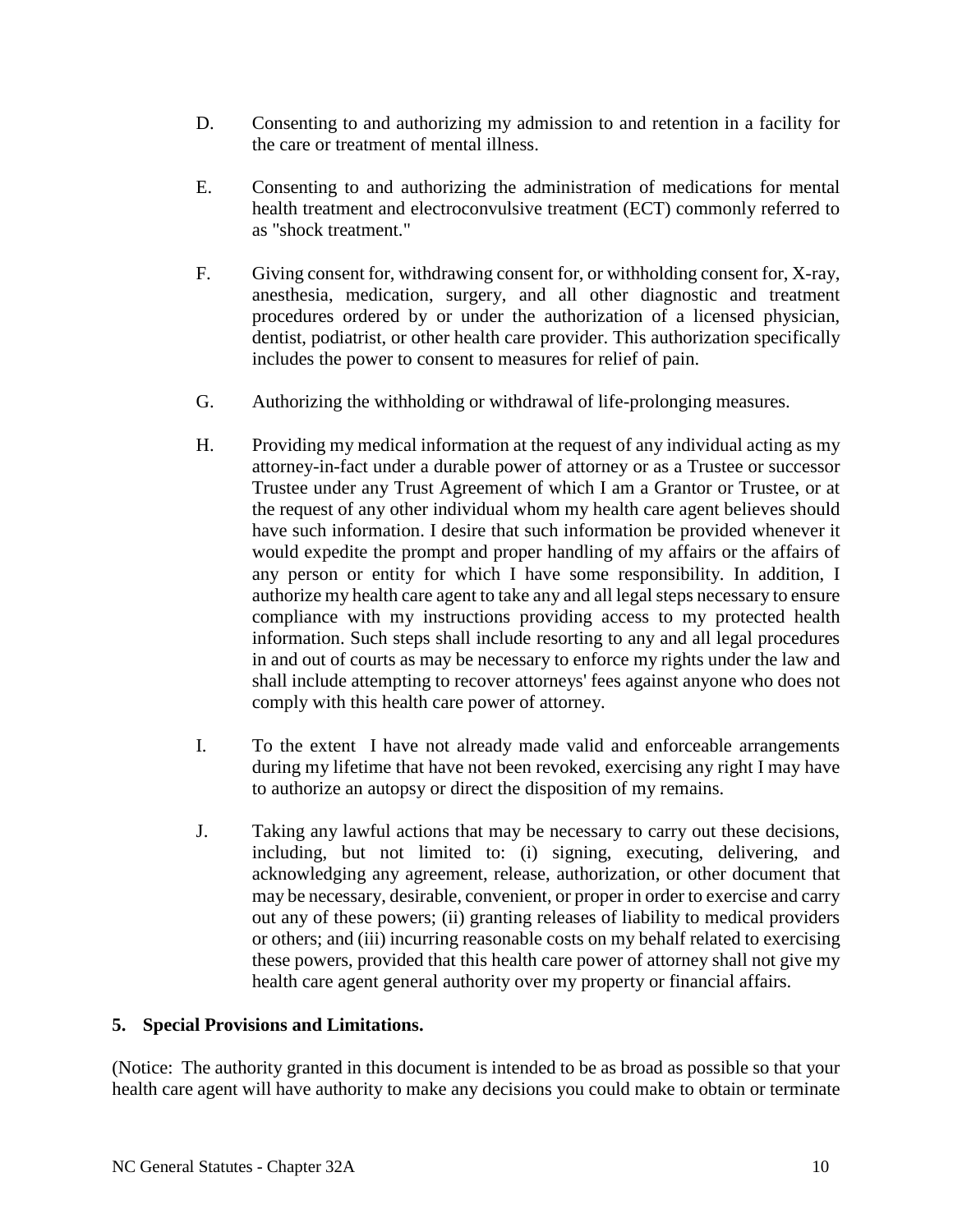any type of health care treatment or service. If you wish to limit the scope of your health care agent's powers, you may do so in this section. If none of the following are initialed, there will be no special limitations on your agent's authority.)

- A. Limitations about Artificial Nutrition or Hydration: In exercising the authority to make health care decisions on my behalf, my health care agent:
- shall NOT have the authority to withhold artificial nutrition *(Initial)* (such as through tubes) OR may exercise that authority only in accordance with the following special provisions:

\_\_\_\_\_\_\_\_\_\_\_\_\_\_\_\_\_\_\_\_\_\_\_\_\_\_\_\_\_\_\_\_\_\_\_\_\_\_\_\_\_\_\_\_\_\_\_\_\_\_ \_\_\_\_\_\_\_\_\_\_\_\_\_\_\_\_\_\_\_\_\_\_\_\_\_\_\_\_\_\_\_\_\_\_\_\_\_\_\_\_\_\_\_\_\_\_\_\_\_\_

\_\_\_\_\_\_\_\_\_\_\_\_\_\_\_\_\_\_\_\_\_\_\_\_\_\_\_\_\_\_\_\_\_\_\_\_\_\_\_\_\_\_\_\_\_\_\_\_\_\_ \_\_\_\_\_\_\_\_\_\_\_\_\_\_\_\_\_\_\_\_\_\_\_\_\_\_\_\_\_\_\_\_\_\_\_\_\_\_\_\_\_\_\_\_\_\_\_\_\_\_

shall NOT have the authority to withhold artificial hydration *(Initial)* (such as through tubes) OR may exercise that authority only in accordance with the following special provisions:

### **NOTE: If you initial either block but do not insert any special provisions, your health care agent shall have NO AUTHORITY to withhold artificial nutrition or hydration.**

B. Limitations Concerning Health Care Decisions. In exercising *(Initial)* the authority to make health care decisions on my behalf, the authority of my health care agent is subject to the following special provisions: (Here you may include any specific provisions you deem appropriate such as: your own definition of when life-prolonging measures should be withheld or discontinued, or instructions to refuse any specific types of treatment that are inconsistent with your religious beliefs, or are unacceptable to you for any other reason.)

> \_\_\_\_\_\_\_\_\_\_\_\_\_\_\_\_\_\_\_\_\_\_\_\_\_\_\_\_\_\_\_\_\_\_\_\_\_\_\_\_\_\_\_\_\_\_\_\_\_\_ \_\_\_\_\_\_\_\_\_\_\_\_\_\_\_\_\_\_\_\_\_\_\_\_\_\_\_\_\_\_\_\_\_\_\_\_\_\_\_\_\_\_\_\_\_\_\_\_\_\_

# **NOTE: DO NOT initial unless you insert a limitation.**

\_\_\_\_\_\_\_\_\_\_\_\_\_\_ C. Limitations Concerning Mental Health Decisions. In *(Initial)* exercising the authority to make mental health decisions on my behalf, the authority of my health care agent is subject to the following special provisions: (Here you may include any specific provisions you deem appropriate such as: limiting the grant of authority to make only mental health treatment decisions, your own instructions regarding the administration or withholding of psychotropic medications and electroconvulsive treatment (ECT), instructions regarding your admission to and retention in a health care facility for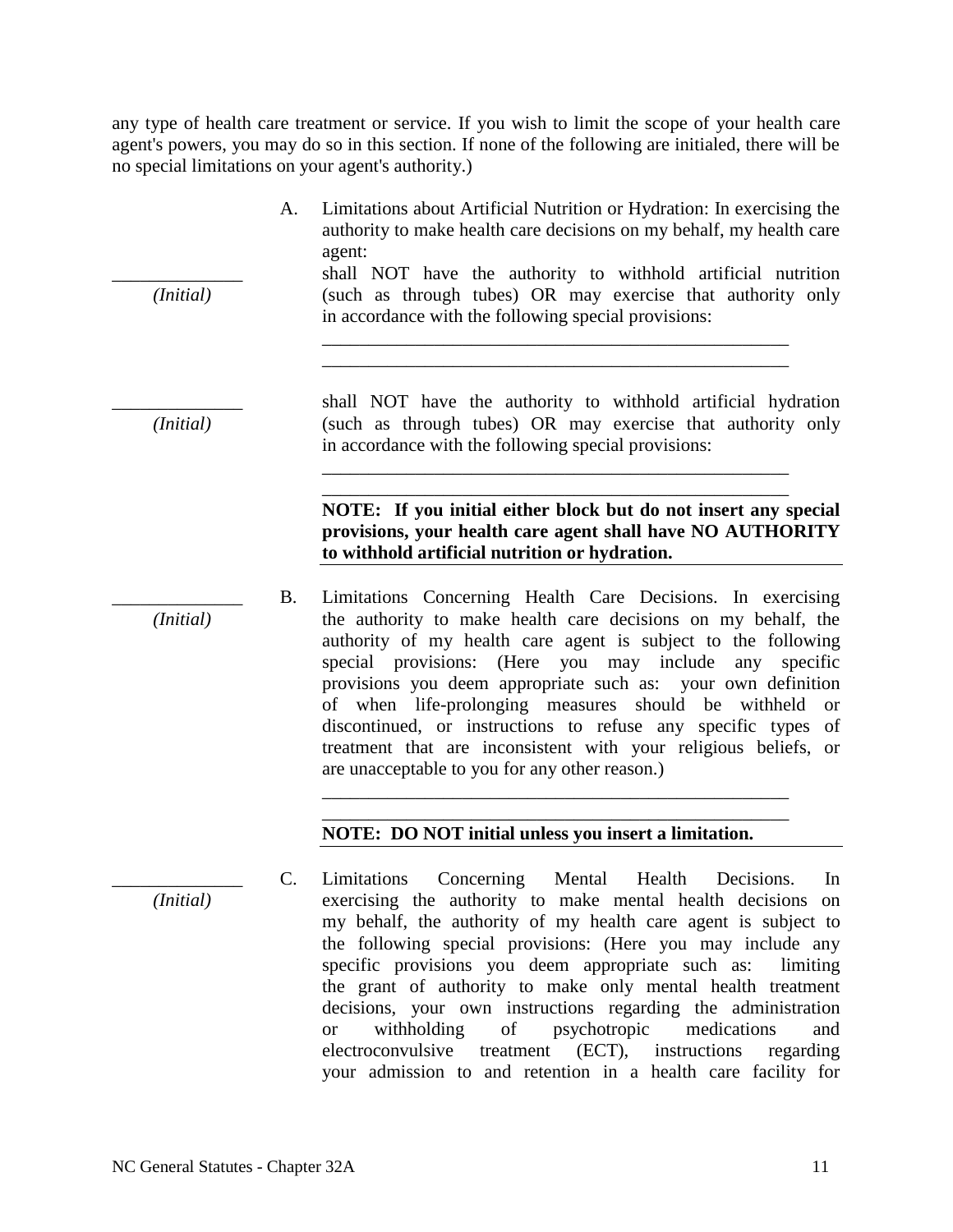mental health treatment, or instructions to refuse any specific types of treatment that are unacceptable to you.)

### **NOTE: DO NOT initial unless you insert a limitation.**

\_\_\_\_\_\_\_\_\_\_\_\_\_\_\_\_\_\_\_\_\_\_\_\_\_\_\_\_\_\_\_\_\_\_\_\_\_\_\_\_\_\_\_\_\_\_\_\_\_\_ \_\_\_\_\_\_\_\_\_\_\_\_\_\_\_\_\_\_\_\_\_\_\_\_\_\_\_\_\_\_\_\_\_\_\_\_\_\_\_\_\_\_\_\_\_\_\_\_\_\_

D. Advance Instruction for Mental Health Treatment. (Notice: *(Initial)* This health care power of attorney may incorporate or be combined with an advance instruction for mental health treatment, executed in accordance with Part 2 of Article 3 of Chapter 122C of the General Statutes, which you may use to state your instructions regarding mental health treatment in the event you lack capacity to make or communicate mental health treatment decisions. Because your health care agent's decisions must be consistent with any statements you have expressed in an advance instruction, you should indicate here whether you have executed an advance instruction for mental health treatment): \_\_\_\_\_\_\_\_\_\_\_\_\_\_\_\_\_\_\_\_\_\_\_\_\_\_\_\_\_\_\_\_\_\_\_\_\_\_\_\_\_\_\_\_\_\_\_\_\_\_

#### **NOTE: DO NOT initial unless you insert a limitation.**

\_\_\_\_\_\_\_\_\_\_\_\_\_\_\_\_\_\_\_\_\_\_\_\_\_\_\_\_\_\_\_\_\_\_\_\_\_\_\_\_\_\_\_\_\_\_\_\_\_\_

E. Autopsy and Disposition of Remains. In exercising the *(Initial)* authority to make decisions regarding autopsy and disposition of remains on my behalf, the authority of my health care agent is subject to the following special provisions and limitations. (Here you may include any specific limitations you deem appropriate such as: limiting the grant of authority and the scope of authority, or instructions regarding burial or cremation):

### **NOTE: DO NOT initial unless you insert a limitation.**

\_\_\_\_\_\_\_\_\_\_\_\_\_\_\_\_\_\_\_\_\_\_\_\_\_\_\_\_\_\_\_\_\_\_\_\_\_\_\_\_\_\_\_\_\_\_\_\_\_\_ \_\_\_\_\_\_\_\_\_\_\_\_\_\_\_\_\_\_\_\_\_\_\_\_\_\_\_\_\_\_\_\_\_\_\_\_\_\_\_\_\_\_\_\_\_\_\_\_\_\_

### **6. Organ Donation.**

To the extent I have not already made valid and enforceable arrangements during my lifetime that have not been revoked, my health care agent may exercise any right I may have to:

donate any needed organs or parts; or

*(Initial)*

\_\_\_\_\_\_\_\_\_\_\_\_\_\_ donate only the following organs or parts:

*(Initial)*

### **NOTE: DO NOT INITIAL BOTH BLOCKS ABOVE.**

\_\_\_\_\_\_\_\_\_\_\_\_\_\_\_\_\_\_\_\_\_\_\_\_\_\_\_\_\_\_\_\_\_\_\_\_\_\_\_\_\_\_\_\_\_\_\_\_\_\_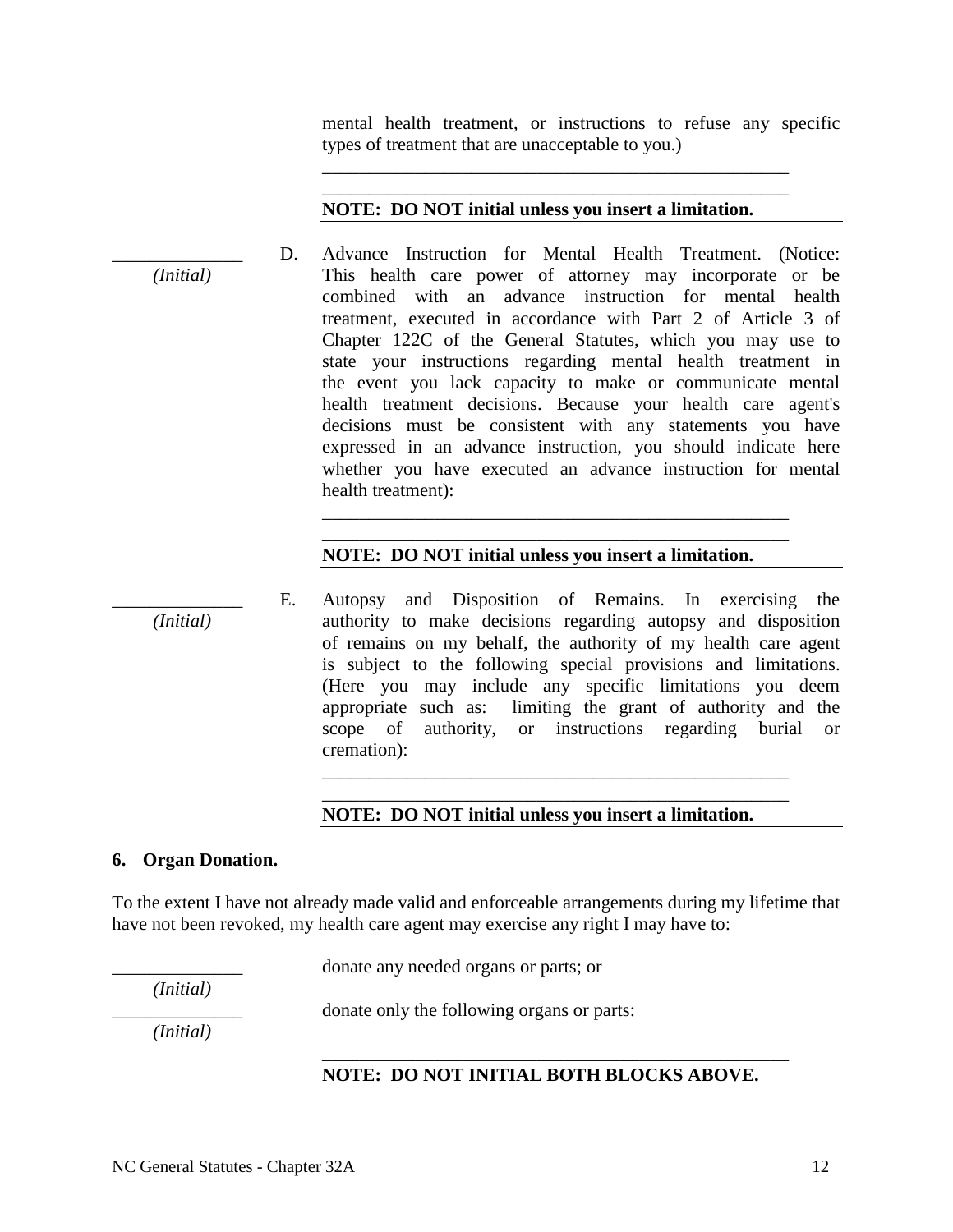\_\_\_\_\_\_\_\_\_\_\_\_\_\_ donate my body for anatomical study if needed.

*(Initial)*

In exercising the authority to make donations, my health care *(Initial)* agent is subject to the following special provisions and limitations: (Here you may include any specific limitations you deem appropriate such as: limiting the grant of authority and the scope of authority, or instructions regarding gifts of the body or body parts.)

# **NOTE: DO NOT initial unless you insert a limitation.**

\_\_\_\_\_\_\_\_\_\_\_\_\_\_\_\_\_\_\_\_\_\_\_\_\_\_\_\_\_\_\_\_\_\_\_\_\_\_\_\_\_\_\_\_\_\_\_\_\_\_ \_\_\_\_\_\_\_\_\_\_\_\_\_\_\_\_\_\_\_\_\_\_\_\_\_\_\_\_\_\_\_\_\_\_\_\_\_\_\_\_\_\_\_\_\_\_\_\_\_\_ \_\_\_\_\_\_\_\_\_\_\_\_\_\_\_\_\_\_\_\_\_\_\_\_\_\_\_\_\_\_\_\_\_\_\_\_\_\_\_\_\_\_\_\_\_\_\_\_\_\_

# **NOTE: NO AUTHORITY FOR ORGAN DONATION IS GRANTED IN THIS INSTRUMENT WITHOUT YOUR INITIALS.**

# **7. Guardianship Provision.**

If it becomes necessary for a court to appoint a guardian of my person, I nominate the persons designated in Section 1, in the order named, to be the guardian of my person, to serve without bond or security. The guardian shall act consistently with G.S. 35A-1201(a)(5).

### **8. Reliance of Third Parties on Health Care Agent.**

- A. No person who relies in good faith upon the authority of or any representations by my health care agent shall be liable to me, my estate, my heirs, successors, assigns, or personal representatives, for actions or omissions in reliance on that authority or those representations.
- B. The powers conferred on my health care agent by this document may be exercised by my health care agent alone, and my health care agent's signature or action taken under the authority granted in this document may be accepted by persons as fully authorized by me and with the same force and effect as if I were personally present, competent, and acting on my own behalf. All acts performed in good faith by my health care agent pursuant to this power of attorney are done with my consent and shall have the same validity and effect as if I were present and exercised the powers myself, and shall inure to the benefit of and bind me, my estate, my heirs, successors, assigns, and personal representatives. The authority of my health care agent pursuant to this power of attorney shall be superior to and binding upon my family, relatives, friends, and others.

### **9. Miscellaneous Provisions.**

A. Revocation of Prior Powers of Attorney. I revoke any prior health care power of attorney. The preceding sentence is not intended to revoke any general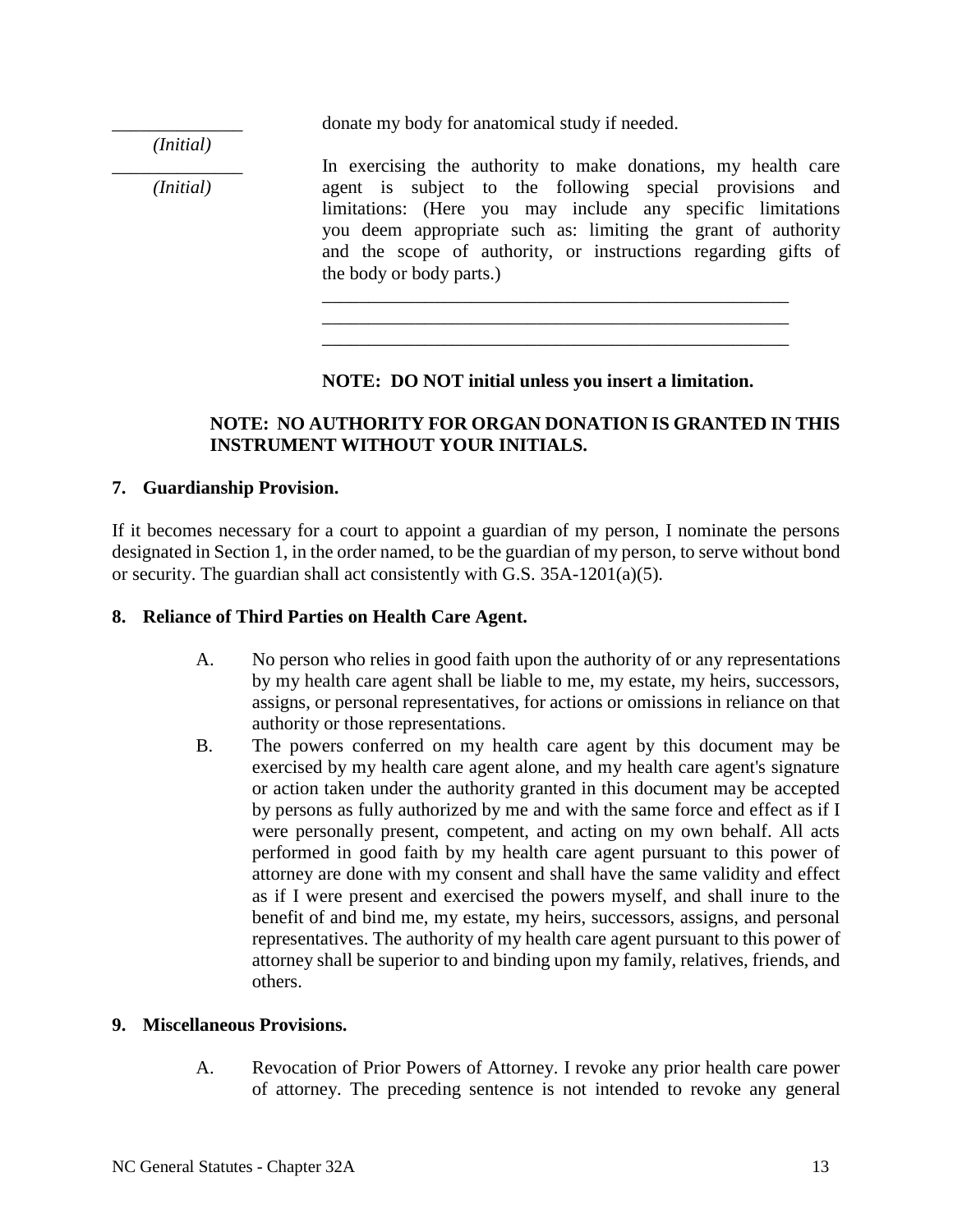powers of attorney, some of the provisions of which may relate to health care; however, this power of attorney shall take precedence over any health care provisions in any valid general power of attorney I have not revoked.

- B. Jurisdiction, Severability, and Durability. This Health Care Power of Attorney is intended to be valid in any jurisdiction in which it is presented. The powers delegated under this power of attorney are severable, so that the invalidity of one or more powers shall not affect any others. This power of attorney shall not be affected or revoked by my incapacity or mental incompetence.
- C. Health Care Agent Not Liable. My health care agent and my health care agent's estate, heirs, successors, and assigns are hereby released and forever discharged by me, my estate, my heirs, successors, assigns, and personal representatives from all liability and from all claims or demands of all kinds arising out of my health care agent's acts or omissions, except for my health care agent's willful misconduct or gross negligence.
- D. No Civil or Criminal Liability. No act or omission of my health care agent, or of any other person, entity, institution, or facility acting in good faith in reliance on the authority of my health care agent pursuant to this Health Care Power of Attorney shall be considered suicide, nor the cause of my death for any civil or criminal purposes, nor shall it be considered unprofessional conduct or as lack of professional competence. Any person, entity, institution, or facility against whom criminal or civil liability is asserted because of conduct authorized by this Health Care Power of Attorney may interpose this document as a defense.
- E. Reimbursement. My health care agent shall be entitled to reimbursement for all reasonable expenses incurred as a result of carrying out any provision of this directive.

By signing here, I indicate that I am mentally alert and competent, fully informed as to the contents of this document, and understand the full import of this grant of powers to my health care agent.

This the  $\qquad \qquad \text{day of} \qquad \qquad .20 \qquad .$ 

 $(SEAL)$ 

I hereby state that the principal, being of sound mind, signed (or directed another to sign on the principal's behalf) the foregoing health care power of attorney in my presence, and that I am not related to the principal by blood or marriage, and I would not be entitled to any portion of the estate of the principal under any existing will or codicil of the principal or as an heir under the Intestate Succession Act, if the principal died on this date without a will. I also state that I am not the principal's attending physician, nor a licensed health care provider or mental health treatment provider who is (1) an employee of the principal's attending physician or mental health treatment provider, (2) an employee of the health facility in which the principal is a patient,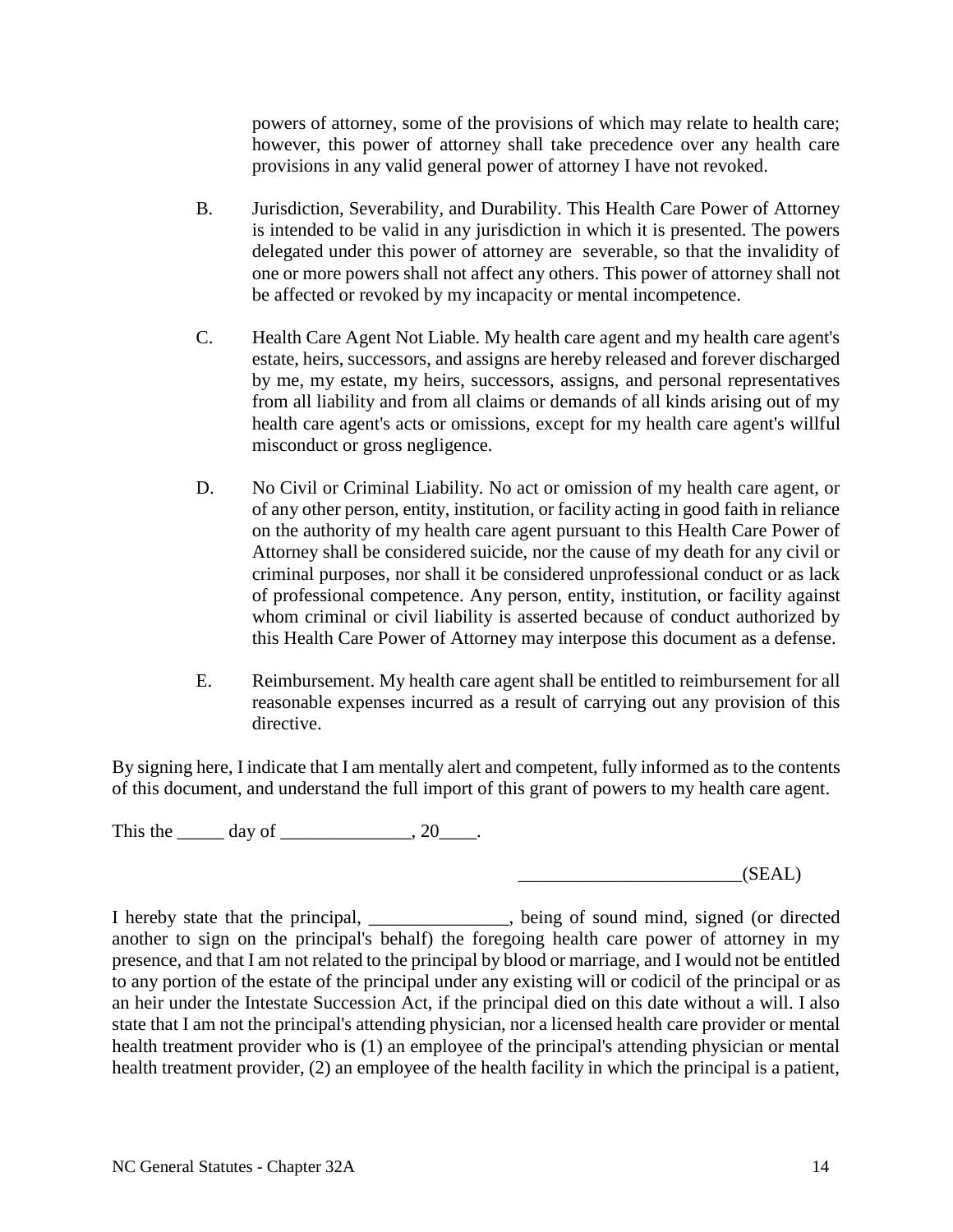or (3) an employee of a nursing home or any adult care home where the principal resides. I further state that I do not have any claim against the principal or the estate of the principal.

|                                                                                                                                                                                                                                                                                                                                                                                                               | Witness: $\frac{1}{\sqrt{1-\frac{1}{2}}\sqrt{1-\frac{1}{2}}\sqrt{1-\frac{1}{2}}\sqrt{1-\frac{1}{2}}\sqrt{1-\frac{1}{2}}\sqrt{1-\frac{1}{2}}\sqrt{1-\frac{1}{2}}\sqrt{1-\frac{1}{2}}\sqrt{1-\frac{1}{2}}\sqrt{1-\frac{1}{2}}\sqrt{1-\frac{1}{2}}\sqrt{1-\frac{1}{2}}\sqrt{1-\frac{1}{2}}\sqrt{1-\frac{1}{2}}\sqrt{1-\frac{1}{2}}\sqrt{1-\frac{1}{2}}\sqrt{1-\frac{1}{2}}\sqrt{1-\frac{1}{2}}\sqrt{1-\frac{1$                                      |
|---------------------------------------------------------------------------------------------------------------------------------------------------------------------------------------------------------------------------------------------------------------------------------------------------------------------------------------------------------------------------------------------------------------|--------------------------------------------------------------------------------------------------------------------------------------------------------------------------------------------------------------------------------------------------------------------------------------------------------------------------------------------------------------------------------------------------------------------------------------------------|
| Date: $\frac{1}{\sqrt{1-\frac{1}{2}}\sqrt{1-\frac{1}{2}}\sqrt{1-\frac{1}{2}}\sqrt{1-\frac{1}{2}}\sqrt{1-\frac{1}{2}}\sqrt{1-\frac{1}{2}}\sqrt{1-\frac{1}{2}}\sqrt{1-\frac{1}{2}}\sqrt{1-\frac{1}{2}}\sqrt{1-\frac{1}{2}}\sqrt{1-\frac{1}{2}}\sqrt{1-\frac{1}{2}}\sqrt{1-\frac{1}{2}}\sqrt{1-\frac{1}{2}}\sqrt{1-\frac{1}{2}}\sqrt{1-\frac{1}{2}}\sqrt{1-\frac{1}{2}}\sqrt{1-\frac{1}{2}}\sqrt{1-\frac{1}{2}}$ | Witness: $\frac{1}{\sqrt{1-\frac{1}{2}} \cdot \frac{1}{2} \cdot \frac{1}{2} \cdot \frac{1}{2} \cdot \frac{1}{2} \cdot \frac{1}{2} \cdot \frac{1}{2} \cdot \frac{1}{2} \cdot \frac{1}{2} \cdot \frac{1}{2} \cdot \frac{1}{2} \cdot \frac{1}{2} \cdot \frac{1}{2} \cdot \frac{1}{2} \cdot \frac{1}{2} \cdot \frac{1}{2} \cdot \frac{1}{2} \cdot \frac{1}{2} \cdot \frac{1}{2} \cdot \frac{1}{2} \cdot \frac{1}{2} \cdot \frac{1}{2} \cdot \frac{1$ |
|                                                                                                                                                                                                                                                                                                                                                                                                               |                                                                                                                                                                                                                                                                                                                                                                                                                                                  |
|                                                                                                                                                                                                                                                                                                                                                                                                               | Sworn to (or affirmed) and subscribed before me this day by ____________________                                                                                                                                                                                                                                                                                                                                                                 |
|                                                                                                                                                                                                                                                                                                                                                                                                               | (type/print name of signer)                                                                                                                                                                                                                                                                                                                                                                                                                      |
|                                                                                                                                                                                                                                                                                                                                                                                                               | (type/print name of witness)                                                                                                                                                                                                                                                                                                                                                                                                                     |
|                                                                                                                                                                                                                                                                                                                                                                                                               | (type/print name of witness)                                                                                                                                                                                                                                                                                                                                                                                                                     |
|                                                                                                                                                                                                                                                                                                                                                                                                               |                                                                                                                                                                                                                                                                                                                                                                                                                                                  |
| (Official Seal)                                                                                                                                                                                                                                                                                                                                                                                               | Signature of Notary Public                                                                                                                                                                                                                                                                                                                                                                                                                       |
|                                                                                                                                                                                                                                                                                                                                                                                                               | Notary Public<br>Printed or typed name                                                                                                                                                                                                                                                                                                                                                                                                           |
|                                                                                                                                                                                                                                                                                                                                                                                                               |                                                                                                                                                                                                                                                                                                                                                                                                                                                  |

method for creating a health care power of attorney and does not affect the use of other forms of health care powers of attorney, including previous statutory forms. (1991, c. 639, s. 1; 1993, c. 523, s. 3; 1998-198, s. 1; 1998-217, s. 53; 2005-351, s. 3; 2006-226, s. 32; 2007-502, s. 6(b); 2008-187, s. 37(a).)

### **§ 32A-26. Health care power of attorney and declaration of desire for natural death.**

A health care power of attorney meeting the requirements of this Article may be combined with or incorporated into a Declaration of A Desire For A Natural Death which meets the requirements of Article 23 of Chapter 90 of the General Statutes. (1991, c. 639, s. 1.)

# **§ 32A-27. Health care powers of attorney executed in other jurisdictions.**

Notwithstanding G.S. 32A-16(3), a health care power of attorney or similar document executed in a jurisdiction other than North Carolina shall be valid as a health care power of attorney in this State if it appears to have been executed in accordance with the applicable requirements of that jurisdiction or of this State. (2007-502, s. 7.)

Article 4.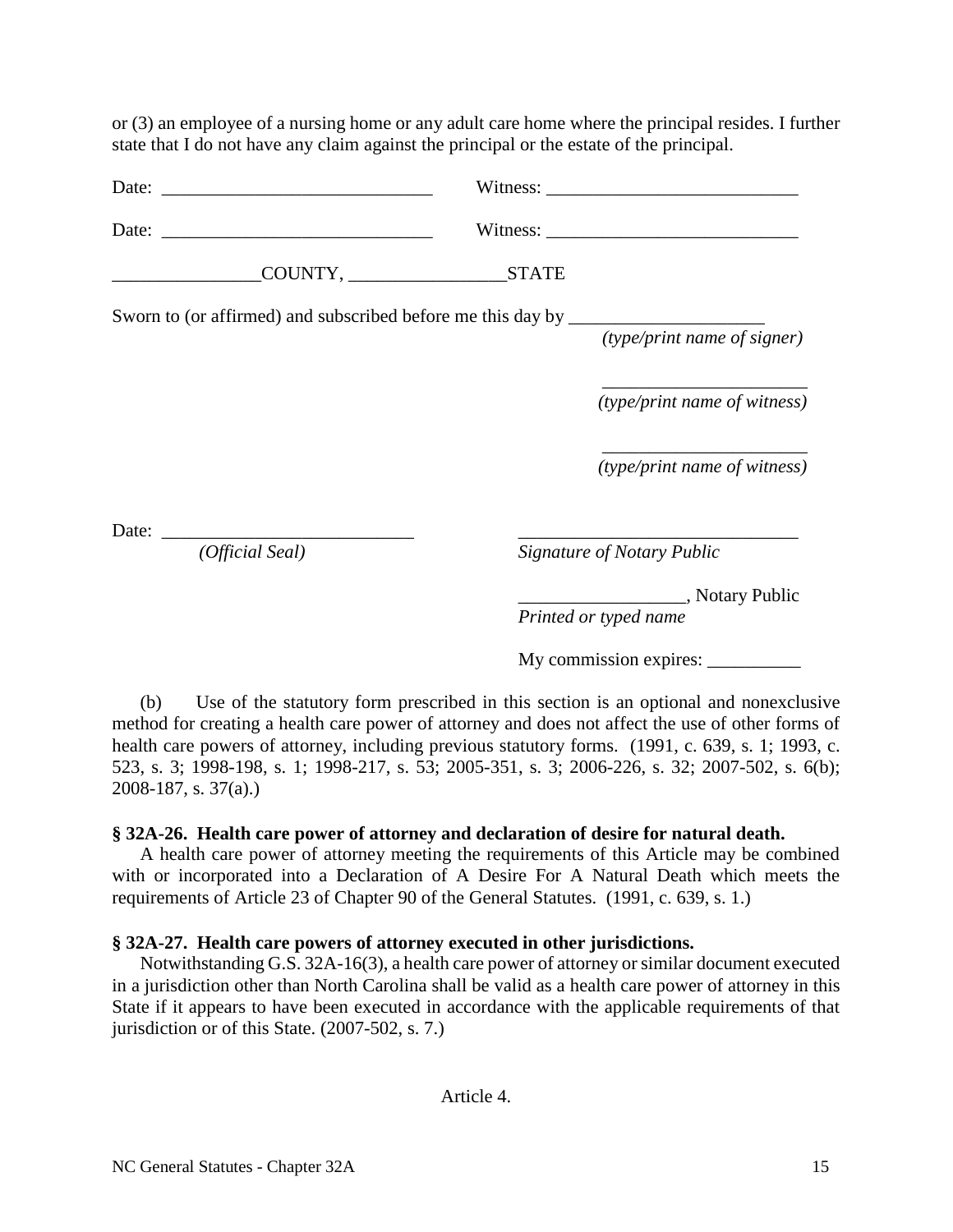### Consent to Health Care for Minor.

### **§ 32A-28. Purpose.**

(a) The General Assembly recognizes as a matter of public policy the fundamental right of a parent to delegate decisions relating to health care for the parent's minor child where the parent is unavailable for a period of time by reason of travel or otherwise.

(b) The purpose of this Article is to establish a nonexclusive method for a parent to authorize in the parent's absence consent to health care for the parent's minor child. This Article is not intended to be in derogation of the common law or of Article 1A of Chapter 90 of the General Statutes. (1993, c. 150, s. 1.)

### **§ 32A-29. Definitions.**

As used in this Article, unless the context clearly requires otherwise, the term:

- (1) "Agent" means the person authorized pursuant to this Article to consent to and authorize health care for a minor child.
- (2) "Authorization to consent to health care for minor" means a written instrument, signed by the custodial parent and acknowledged before a notary public, pursuant to which the custodial parent authorizes an agent to authorize and consent to health care for the minor child of the custodial parent, and which substantially meets the requirements of this Article.
- (3) "Custodial parent" means a parent having sole or joint legal custody of that parent's minor child.
- (4) "Health care" means any care, treatment, service or procedure to maintain, diagnose, treat, or provide for a minor child's physical or mental or personal care and comfort, including life sustaining procedures and dental care.
- (5) "Life sustaining procedures" are those forms of care or treatment which only serve to artificially prolong life and may include mechanical ventilation, dialysis, antibiotics, artificial nutrition and hydration, and other forms of treatment which sustain, restore, or supplant vital bodily functions, but do not include care necessary to provide comfort or to alleviate pain.
- (6) "Minor or minor child" means an individual who has not attained the age of 18 years and who has not been emancipated. (1993, c. 150.)

### **§ 32A-30. Who may make an authorization to consent to health care for minor.**

Any custodial parent having understanding and capacity to make and communicate health care decisions who is 18 years of age or older or who is emancipated may make an authorization to consent to health care for the parent's minor child. (1993, c. 150, s. 1.)

# **§ 32A-31. Extent and limitations of authority.**

(a) A custodial parent of a minor child, pursuant to an authorization to consent to health care for minor, may grant an agent full power and authority to consent to and authorize health care for the minor child to the same extent that a custodial parent could give such consent and authorization.

(b) An authorization to consent to health care for minor may contain, and the authority of the agent designated shall be subject to, any specific limitations or restrictions as the custodial parent deems appropriate.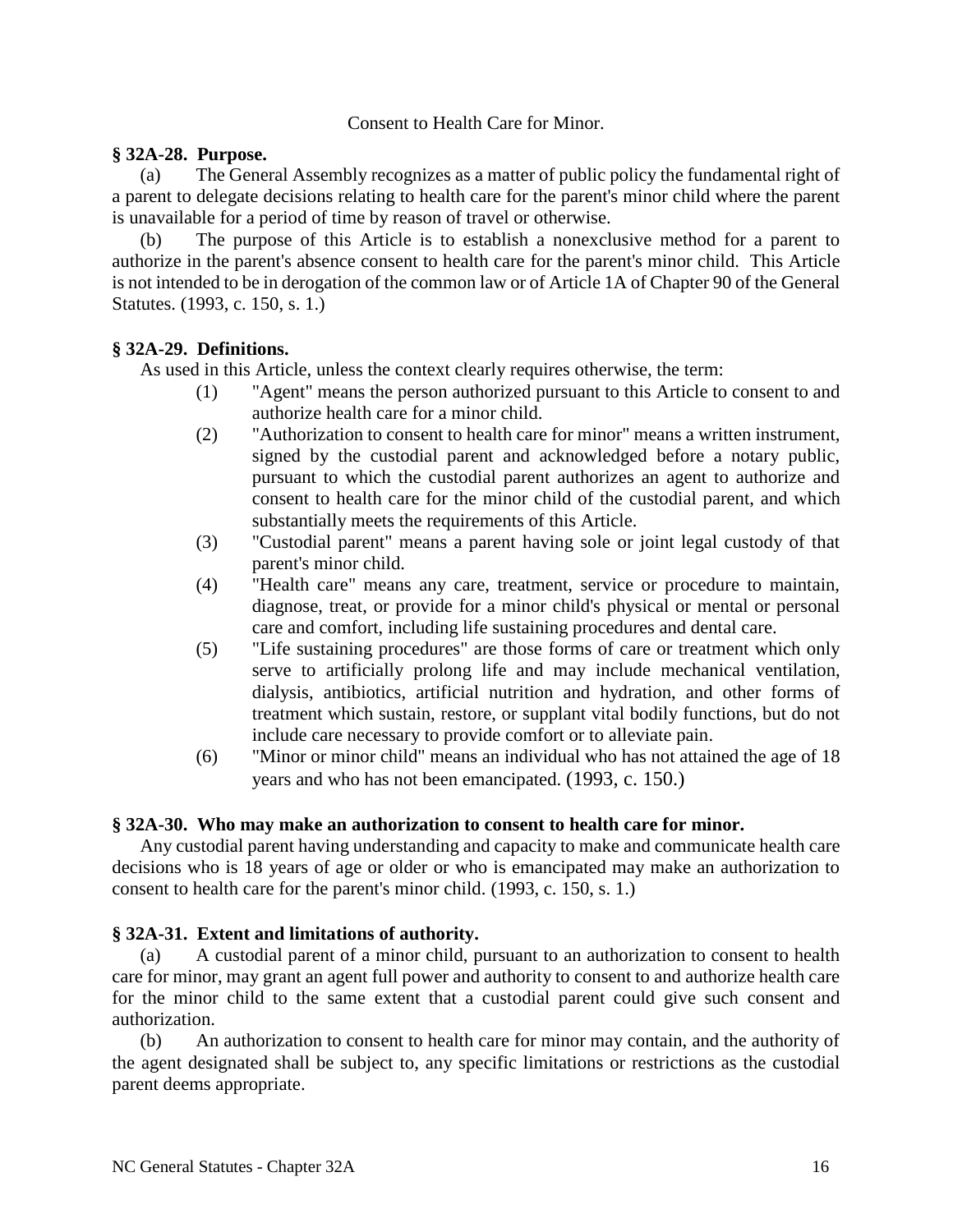(c) A custodial parent may not, pursuant to an authorization to consent to health care for minor, authorize an agent to consent to the withholding or withdrawal of life sustaining procedures. (1993, c. 150, s. 1.)

### **§ 32A-32. Duration of authorization; revocation.**

(a) An authorization to consent to health care for minor shall be automatically revoked as follows:

- (1) If the authorization to consent to health care for minor specifies a date after which it shall not be effective, then the authorization shall be automatically revoked upon such date.
- (2) An authorization to consent to health care for minor shall be revoked upon the minor child's attainment of the age of 18 years or upon the minor child's emancipation.
- (3) An authorization to consent to health care for minor executed by a custodial parent shall be revoked upon the termination of such custodial parent's rights to custody of the minor child.

(b) An authorization to consent to health care for minor may be revoked at any time by the custodial parent making such authorization. The custodial parent may exercise such right of revocation by executing and acknowledging an instrument of revocation, by executing and acknowledging a subsequent authorization to consent to health care for the minor, or in any other manner in which the custodial parent is able to communicate the parent's intent to revoke. Such revocation shall become effective only upon communication by the custodial parent to the agent named in the revoked authorization.

(c) In the event of a disagreement regarding the health care for a minor child between two or more agents authorized pursuant to this Article to consent to and authorize health care for a minor, or between any such agent and a parent of the minor, whether or not the parent is a custodial parent, then any authorization to consent to health care for minor designating any person as an agent shall be revoked during the period of such disagreement, and the provisions of health care for the minor during such period shall be governed by the common law, the provisions of Article 1A of Chapter 90, and other provisions of law, as if no authorization to consent to health care for minor had been executed.

(d) An authorization to consent to health care for minor shall not be affected by the subsequent incapacity or mental incompetence of the custodial parent making such authorization. (1993, c. 150, s. 1.)

### **§ 32A-33. Reliance on authorization to consent to health care for minor.**

(a) Any physician, dentist, or other health care provider involved in the health care of a minor child may rely upon the authority of the agent named in a signed and acknowledged authorization to consent to health care for minor in the absence of actual knowledge that the authorization has been revoked or is otherwise invalid.

(b) Any consent to health care for a minor child given by an agent pursuant to an authorization to consent to health care for minor shall have the same effect as if the custodial parent making the authorization were present and acting on behalf of the parent's minor child. Any physician, dentist, or other health care provider relying in good faith on the authority of an agent shall be protected to the full extent of the power conferred upon the agent, and no person so relying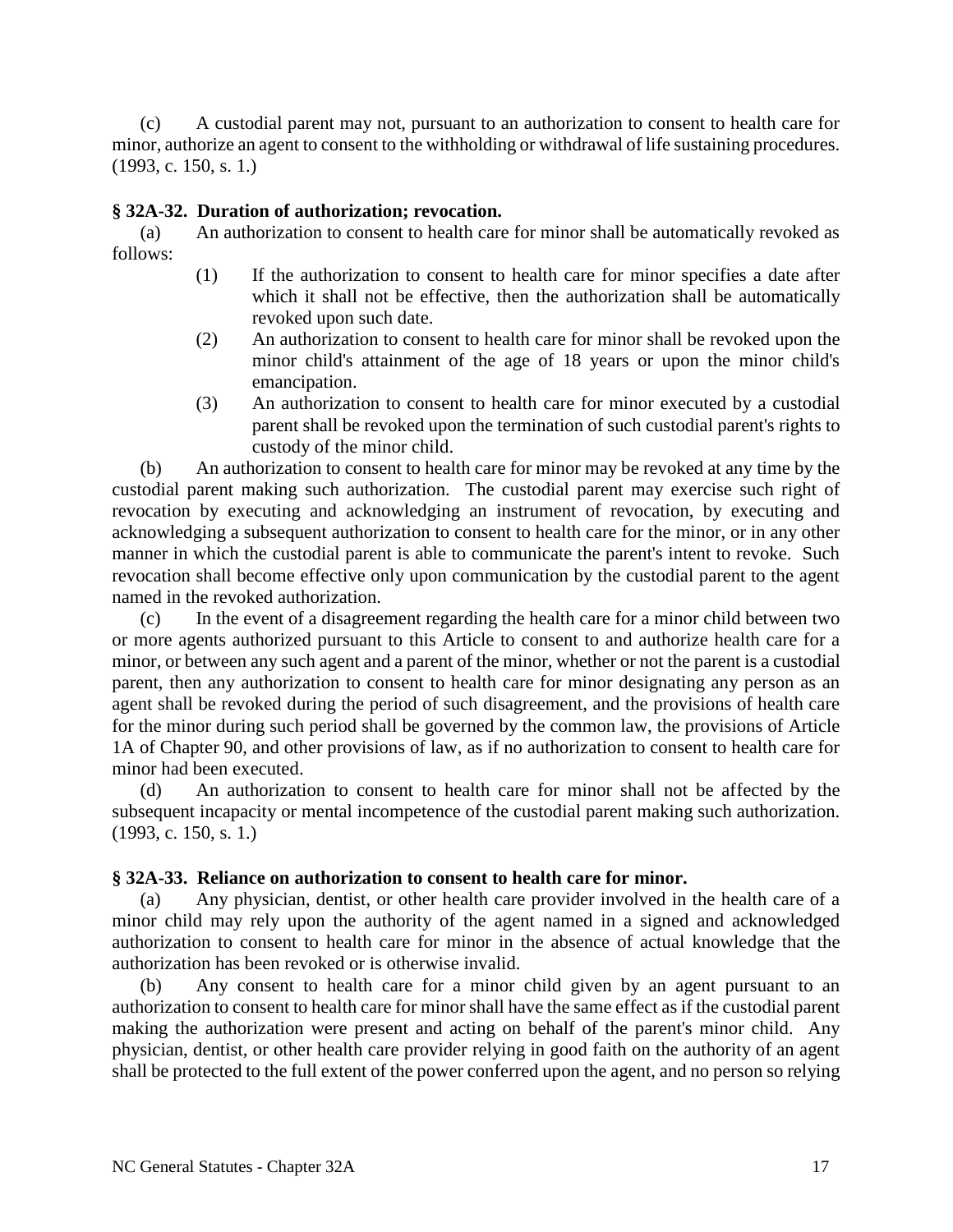on the authority of the agent shall be liable, by reason of reliance, for actions taken pursuant to a consent of the agent. (1993, c. 150, s. 1.)

#### **§ 32A-34. Statutory form authorization to consent to health care for minor.**

The use of the following form in the creation of any authorization to consent to health care for minor is lawful and, when used, it shall meet the requirements and be construed in accordance with the provisions of this Article.

#### "Authorization to Consent to Health Care for Minor."

I, \_\_\_\_\_\_\_\_\_\_\_, of \_\_\_\_\_\_\_\_\_\_\_\_\_\_\_ County, \_\_\_\_\_\_\_\_\_\_\_\_, am the custodial parent having legal custody of  $\qquad$ , a minor child, age  $\qquad$ , born $\qquad$ ,  $\qquad$ authorize  $\frac{1}{\sqrt{2}}$ , an adult in whose care the minor child has been entrusted, and who resides at \_\_\_\_\_\_\_\_\_\_, to do any acts which may be necessary or proper to provide for the health care of the minor child, including, but not limited to, the power (i) to provide for such health care at any hospital or other institution, or the employing of any physician, dentist, nurse, or other person whose services may be needed for such health care, and (ii) to consent to and authorize any health care, including administration of anesthesia, X-ray examination, performance of operations, and other procedures by physicians, dentists, and other medical personnel except the withholding or withdrawal of life sustaining procedures.

[Optional: This consent shall be effective from the date of execution to and including  $\qquad \qquad$ ,  $\qquad$ ].

By signing here, I indicate that I have the understanding and capacity to communicate health care decisions and that I am fully informed as to the contents of this document and understand the full import of this grant of powers to the agent named herein.

(SEAL) Custodial Parent Date

#### STATE OF NORTH CAROLINA

COUNTY OF

On this \_\_\_\_\_\_\_\_ day of \_\_\_\_\_\_\_, \_\_\_, personally appeared before me the named states, to me known and known to me to be the person described in and who executed the foregoing instrument and he (or she) acknowledges that he (or she) executed the same and being duly sworn by me, made oath that the statements in the foregoing instrument are true.

Notary Public

My Commission Expires:

(OFFICIAL SEAL). (1993, c. 150, s. 1; 1999-456, s. 59.)